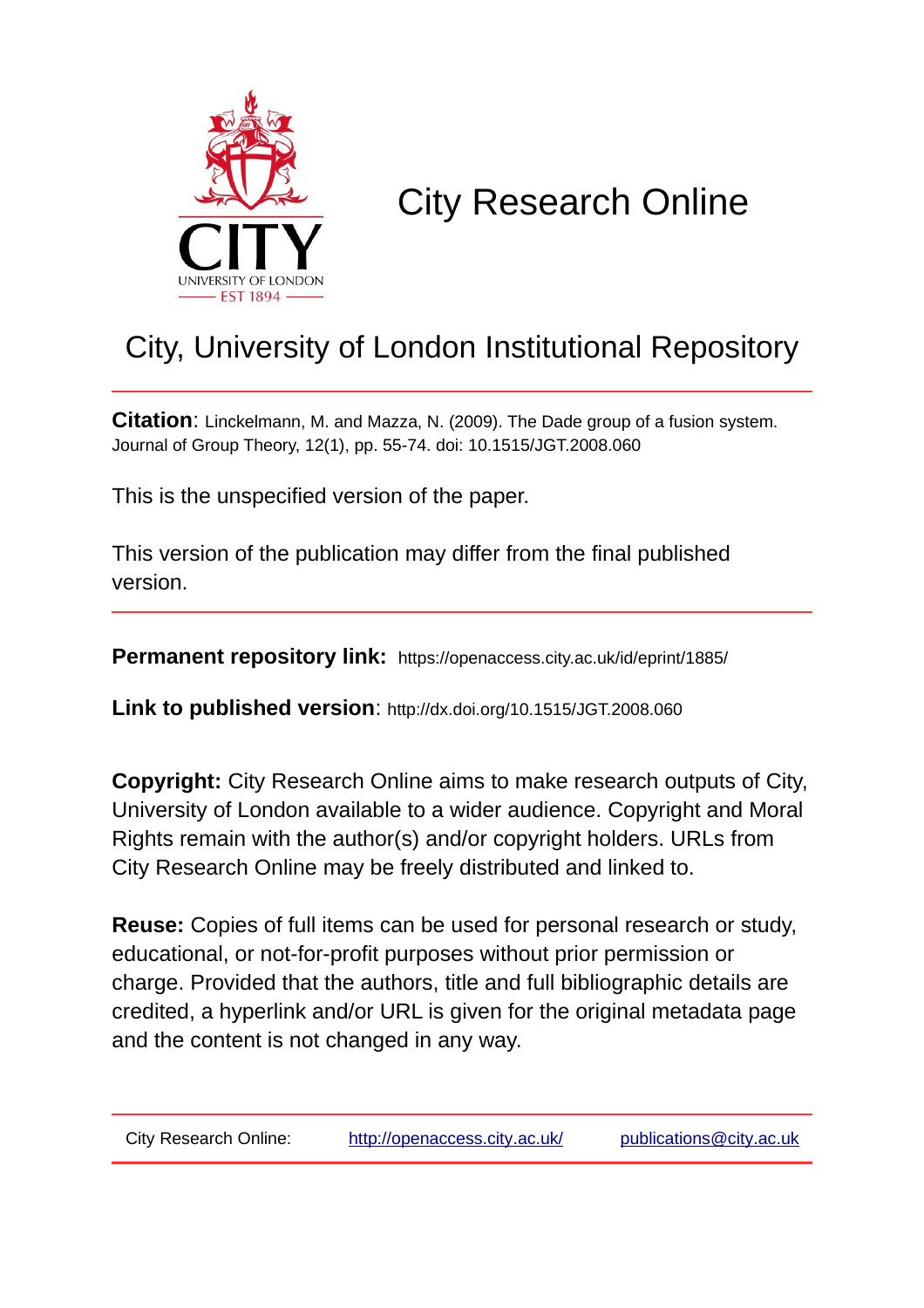### THE DADE GROUP OF A FUSION SYSTEM

MARKUS LINCKELMANN AND NADIA MAZZA

Abstract. We define a notion of a Dade group of a fusion system and show that some of the gluing and detection results for Dade groups of finite  $p$ -groups due to Bouc and Thévenaz in [8], [9] extend to Dade groups of fusion systems.

#### 1. INTRODUCTION

The Dade group  $D(P, \mathcal{F})$  of a fusion system  $\mathcal F$  on a finite p-group P, for p a prime, is defined as the subgroup of  $\mathcal F$ -stable elements in the Dade group  $D(P)$  of P. The motivation for considering this notion comes from block theory: any choice of a maximal b-Brauer pair  $(P, e)$  of a block b of a finite group G over an algebraically closed field  $k$  of characteristic  $p$  determines a fusion system  $\mathcal F$  on  $P$  - see e.g. [16] for details. Moreover, for any subgroup Q of P there is by [1] a unique block  $e_Q$  of  $kC_G(Q)$  such that  $(Q, e_Q) \subseteq (P, e)$ . Then, for any pair  $(R, Q)$  of subgroups of  $Q$ , R of P such that Q is normal in R and such that the block  $e_Q$  is a nilpotent block in the sense of [3], the unique (up to isomorphism) simple  $kC<sub>G</sub>(Q)e<sub>Q</sub>$ -module  $V<sub>Q</sub>$  is invariant under R by the uniqueness of inclusion of Brauer pairs, and hence becomes an endo-permutation  $kR/Q$ -module. In this way, any block gives rise to a fusion compatible family of endo-permutation modules for all sections  $R/Q$  of P for which the block  $e_Q$  is nilpotent. One of the questions, first raised by Puig in  $[21]$ , is whether this family can be "glued together" to an endo-permutation  $kP$ -module V such that  $Defres^P_{R/Q}(V)$  is equal to  $V_Q$  in the Dade group  $D(R/Q)$  for any section  $R/Q$  of P as above. Following  $[21]$ , this gluing problem has an affirmative answer if  $P$  is abelian, which in turn is used to show the existence of a stable equivalence of Morita type between the block and its Brauer correspondent under the assumption that the inertial quotient acts freely on the non trivial elements of P. In  $[8]$ , Bouc and Thévenaz gave a more general criterion for when the gluing problem has a solution provided that the involved endo-permutation modules are torsion in their respective Dade groups and  $p$  is an odd prime. The purpose of the present paper is to investigate compatibility issues with respect to an arbitrary fusion system  $\mathcal F$  on a finite p-group P. After a brief review on fusion systems in §2, we define in §3 the Dade group  $D(P, \mathcal{F})$  of a fusion system  $\mathcal F$  on a finite p-group P and relate this to the definition of endo-p-permutation modules, due to Urfer [24]. In §4 and §5, we extend some results of Bouc and Thévenaz [8], [9] to this context, and in §6, we describe some examples of Dade groups of fusion systems.

#### 2. Generalities on fusion systems

We review the definition of a fusion system, a concept due to Puig [19]. Our terminology follows [2] or [17].

1

Date: January 24, 2008.

Research of the second author was supported by Swiss National Research Fellowship PA002-113164/1.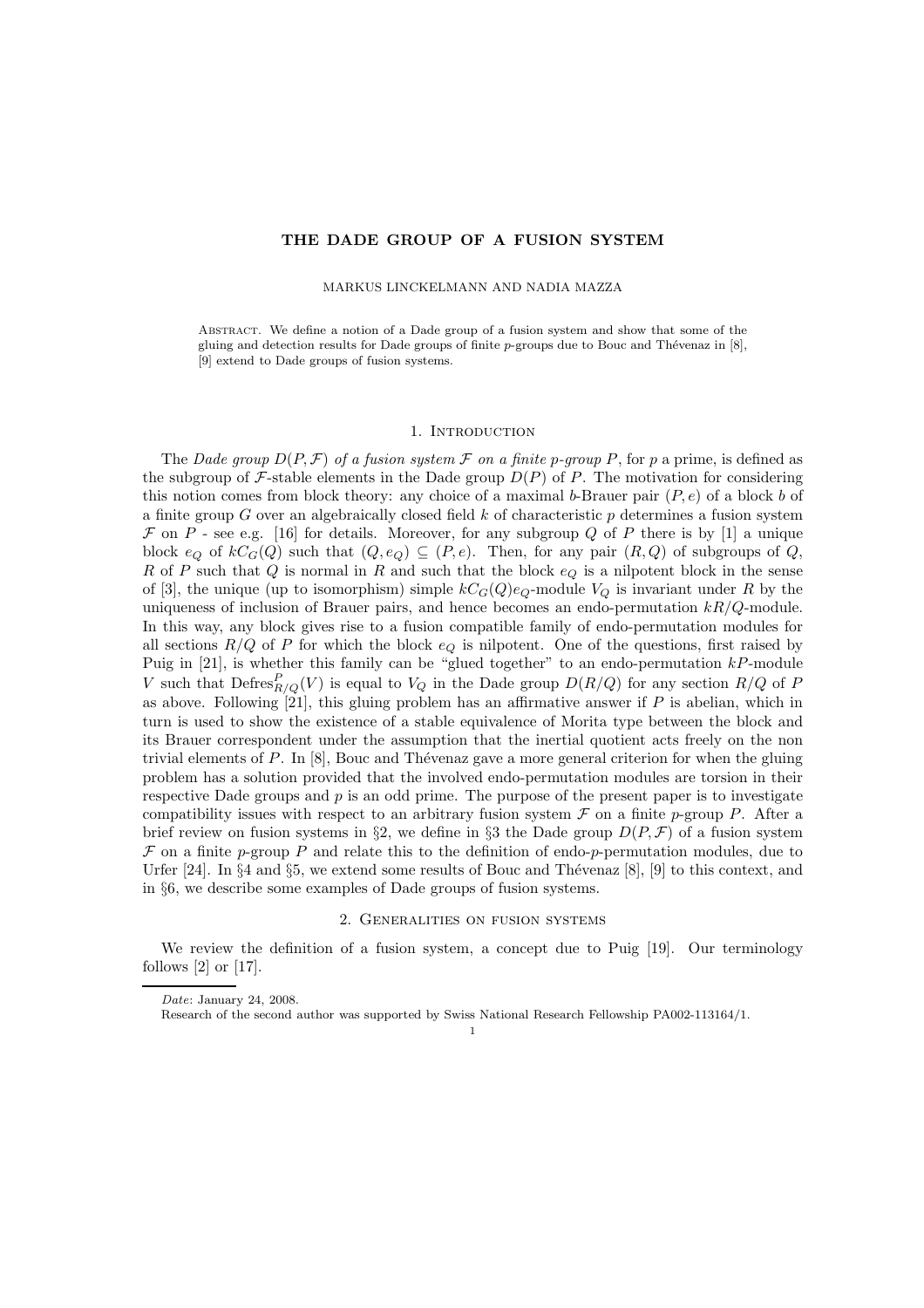**Definition 2.1.** Let P be a finite p-group. A fusion system on P is a category  $\mathcal F$  having as objects the subgroups of P; for any two subgroups Q, R of P the morphism set  $\text{Hom}_{\mathcal{F}}(Q, R)$  is a set of injective group homomorphisms with the following properties:

- (1) composition of morphisms in  $\mathcal F$  is the usual composition of group homomorphisms;
- (2) if  $\varphi$  :  $Q \to R$  is a morphism in F then so is the induced isomorphism  $Q \cong \varphi(Q)$  as well as its inverse;
- (3) Hom $\tau(Q, R)$  contains the set Hom $P(Q, R)$  of group homomorphisms  $\varphi: Q \to R$  for which there exists an element  $y \in P$  satisfying  $\varphi(u) = yuy^{-1}$  for all  $u \in Q$ ;
- (4) (I-S) if  $|N_P(Q)| \ge |N_P(\varphi(Q))|$  for any  $\varphi \in \text{Hom}_{\mathcal{F}}(Q, P)$  then  $\text{Aut}_P(Q)$  is a Sylow psubgroup of  $\text{Aut}_{\mathcal{F}}(Q)$ ;
- (5) (II-S) if  $\varphi: Q \to P$  is a morphism in F such that  $|N_P(\varphi(Q))| \geq |N_P(\tau(Q))|$  for any  $\tau \in \text{Hom}_{\mathcal{F}}(Q, P)$  then  $\varphi$  extends to a morphism  $\psi : N_{\varphi} \to P$  in  $\mathcal{F}$  where  $N_{\varphi}$  is the subgroup of  $N_P(Q)$  consisting of all  $y \in N_P(Q)$  for which there exists  $z \in N_P(\varphi(Q))$  with the property  $\varphi(yuy^{-1}) = z\varphi(u)z^{-1}$  for all  $u \in Q$ .

Given a fusion system  $\mathcal F$  on a finite p-group P, a subgroup Q of P is called fully  $\mathcal F$ -normalised if  $|N_P(Q)| \ge |N_P(\varphi(Q))|$  for any  $\varphi \in \text{Hom}_{\mathcal{F}}(Q, P)$ ; similarly, Q is called fully *F*-centralised if  $|C_P(Q)| \geq |C_P(\varphi(Q))|$  for any  $\varphi \in \text{Hom}_{\mathcal{F}}(Q, P)$ . A subgroup Q of P is called F-centric if  $C_P(\varphi(Q)) = Z(\varphi(Q))$  for any  $\varphi \in \text{Hom}_{\mathcal{F}}(Q, P)$ , and Q is called *F*-radical if  $\text{Aut}_Q(Q)$  =  $O_p(\text{Aut}_{\mathcal{F}}(Q))$ , the largest normal p-subgroup of  $\text{Aut}_{\mathcal{F}}(Q)$ . A subgroup Q of P is called F-essential if Q is F-centric and if the partially ordered set of non-trivial p-subgroups of  $Aut_{\mathcal{F}}(Q)/Aut_{\mathcal{O}}(Q)$ is not connected. If Q is  $\mathcal F$ -essential then Q is  $\mathcal F$ -centric radical. Alperin's fusion theorem implies that F is generated by the automorphism groups  $Aut_{\mathcal{F}}(Q)$  of F-essential subgroups Q of P. Following Stancu [23], the axioms (I-S) and (II-S) imply the a priori stronger axioms used in work of Broto-Levi-Oliver [2], where fusion systems are called saturated fusion systems.

**Remark 2.2.** Let G be a finite group. For any two subgroups  $Q$ , R of G denote by  $\text{Hom}_G(Q, R)$ the set of injective group homomorphisms  $\varphi: Q \to R$  for which there exists an element  $x \in G$ satisfying  $\varphi(u) = xux^{-1}$  for all  $u \in Q$ . Let p be a prime and let P be a Sylow p-subgroup of G. The fusion system of G on P is the category denoted by  $\mathcal{F}_P(G)$  having the subgroups of P as objects and the sets  $\text{Hom}_G(Q, R)$  as morphism sets, for any two subgroups Q, R of G. The category  $\mathcal{F}_P(G)$  is a fusion system on P in the sense of the definition 2.1. Axiom (3) of that definition implies that any fusion system  $\mathcal F$  on P contains the "trivial" fusion system  $\mathcal F_P(P)$  of P on itself.

**Proposition 2.3.** [2, Proposition 2.5] Let  $\mathcal F$  be a fusion system on a finite p-group P. There is a finite  $P-P$ -*biset*  $X$  *with the following properties:*

- (1) Every transitive P-P-subbiset of X is of the form  $P_{\alpha} \times_{\alpha} P$  for some subgroup Q of P and some  $\varphi \in \text{Hom}_{\mathcal{F}}(Q, P)$ .
- (2)  $\frac{|X|}{|P|}$  is congruent to 1 modulo p.
- (3) For any subgroup Q of P and any  $\varphi: Q \to P$  we have an isomorphism of Q-P-bisets  $\varphi X \cong qX$  and an isomorphism of P-Q-bisets  $X_{\varphi} \cong X_Q$ .

Here  $P_{Q} \times_{\varphi} P$  is the P-P-biset of equivalence classes in  $P \times P$  with respect to the equivalence relation  $(yu, z) \sim (y, \varphi(u)z)$ , where  $y, z \in P$  and  $u \in Q$ , and  $\varphi X$  is the Q-P-biset equal to X as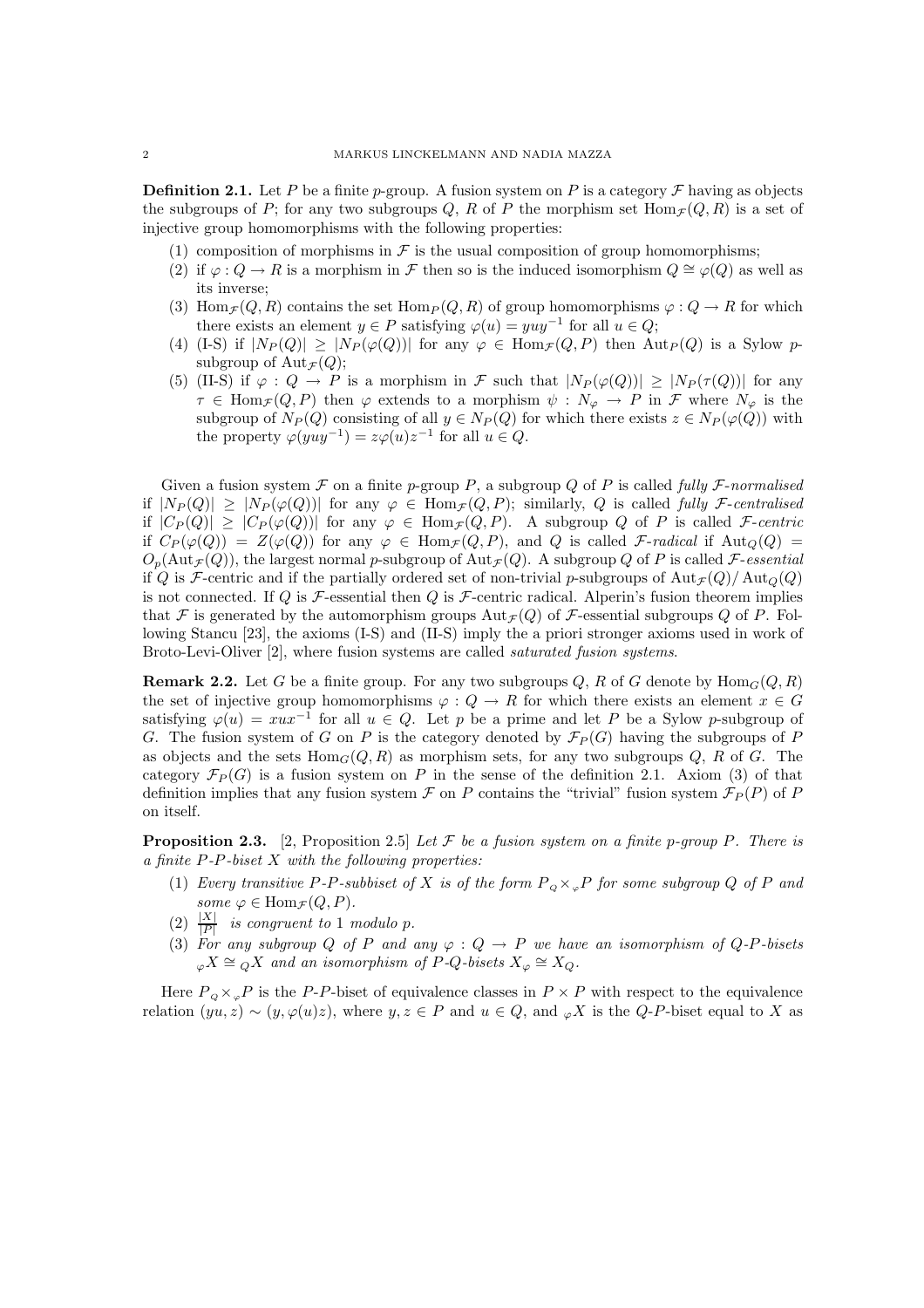right P-set with  $u \in Q$  acting on  $x \in X$ , as  $\varphi(u)x$ ; similarly for  $X_{\varphi}$ . Note that P acts freely on the left and on the right of a biset  $X$  as in Proposition 2.3.

#### 3. The Dade group of a fusion system

Let P be a finite p-group and let k be a field of characteristic p. Following Dade [13], a kPmodule M is called an *endo-permutation kP-module* if  $\text{End}_k(M) \cong M \otimes_k M^*$  is a permutation kP-module. Here  $M^* = \text{Hom}_k(M, k)$  denotes the k-dual of M. Furthermore, M is called an endotrivial kP-module if  $\text{End}_k(M) \cong k \oplus Y$  for some projective kP-module Y.

Given an endo-permutation kP-module M, its restriction  $\text{Res}_{Q}^{P}(M)$  to any subgroup Q of F has at most one isomorphism class of indecomposable direct summands with  $Q$  as vertex. In particular, M itself has at most one isomorphism class of indecomposable direct summands with P as vertex, and any such summand is then called a *cap* of M. If M has a cap we say that M is capped. Note that M is capped if and only if  $\text{End}_{k}(M)$  has a trivial direct summand as  $kP$ module. In particular, any endotrivial  $kP$ -module is a capped endo-permutation  $kP$ -module. More precisely, an endotrivial  $kP$ -module restricts to any subgroup Q of P as the direct sum of one indecomposable endotrivial  $kQ$ -module and a projective  $kQ$ -module. If M, N are capped endopermutation kP-modules then so is their tensor product  $M \otimes_k N$ . Two capped endo-permutation  $kP$ -modules M, N are called *equivalent* if their caps are isomorphic. The *Dade group of* P is the group of equivalence classes of capped endo-permutation  $kP$ -modules, with product induced by the tensor product over k. The inverse of the class of a capped endo-permutation  $kP$ -module M in this group is the class of its k-dual  $M^*$ . The Dade group  $D(P)$  is a finitely generated abelian group (cf. [20]). The equivalence classes whose cap is endotrivial form a subgroup of  $D(P)$ , denoted by  $T(P)$ . Note that two endotrivial kP-modules are equivalent if and only if they are isomorphic in the stable module category of  $kP$ -modules. The Dade group is contravariant functorial in  $P$ . If P and Q are two finite p-groups and  $\varphi: Q \to P$  is a group homomorphism, we denote for any kP-module M by  $\text{Res}_{\varphi}(M)$ , or sometimes simply by  $_{\varphi}M$ , the kQ-module which is equal to M as k-vector space, with  $u \in Q$  acting on  $m \in M$  by  $\varphi(u)m$ . Restriction along  $\varphi$  defines in this way an exact functor  $\text{Res}_{\varphi} : \text{mod}(k) \to \text{mod}(k)$ . If M is a capped endo-permutation kP-module then  $\text{Res}_{\varphi}(M)$  is a capped endo-permutation kQ-module, and hence the functor  $\text{Res}_{\varphi}$  induces a group homomorphism between the corresponding Dade groups, still denoted by  $\text{Res}_{\varphi}: D(P) \to D(Q)$ . This map sends  $T(P)$  to  $T(Q)$  and the torsion subgroup  $D^{t}(P)$  of  $D(P)$  to the torsion subgroup  $D^t(Q)$  of  $D(Q)$ . If  $\varphi$  is the inclusion morphism of a subgroup Q of P we write  $\text{Res}_Q^P$  instead of  $\text{Res}_{\varphi}$ . We refer the reader to [7] for more background material and other usual notation concerning the Dade group. In particular, a section of a finite p-group P is a pair  $(T, S)$  of subgroups of P such that  $S \triangleleft T \leq P$ . If  $R \leq S \triangleleft T \leq P$ , with  $R \triangleleft P$ , we write

$$
\text{Defres}_{T/S}^{P/R}=\text{Def}_{T/S}^{T/R}\circ \text{Res}_{T/R}^{P/R} \quad \text{and} \quad \text{Teninf}_{T/S}^{P/R}=\text{Ten}_{T/R}^{P/R}\circ \text{Inf}_{T/S}^{T/R} \enspace .
$$

As before, we use this notation for elements of the Dade group as well as for modules.

**Definition 3.1.** Let P be a finite p-group and let F be a fusion system on P. The Dade *group*  $D(P, \mathcal{F})$  of  $(P, \mathcal{F})$  is the abelian group

$$
D(P,\mathcal{F})=\underset{\mathcal{F}}{\varprojlim} \mathbf{D} ,
$$

where **D** denotes the contravariant functor from  $\mathcal F$  to the category of abelian groups sending a subgroup Q of P to the Dade group  $D(Q)$  and a morphism  $\varphi: Q \to R$  in F to the group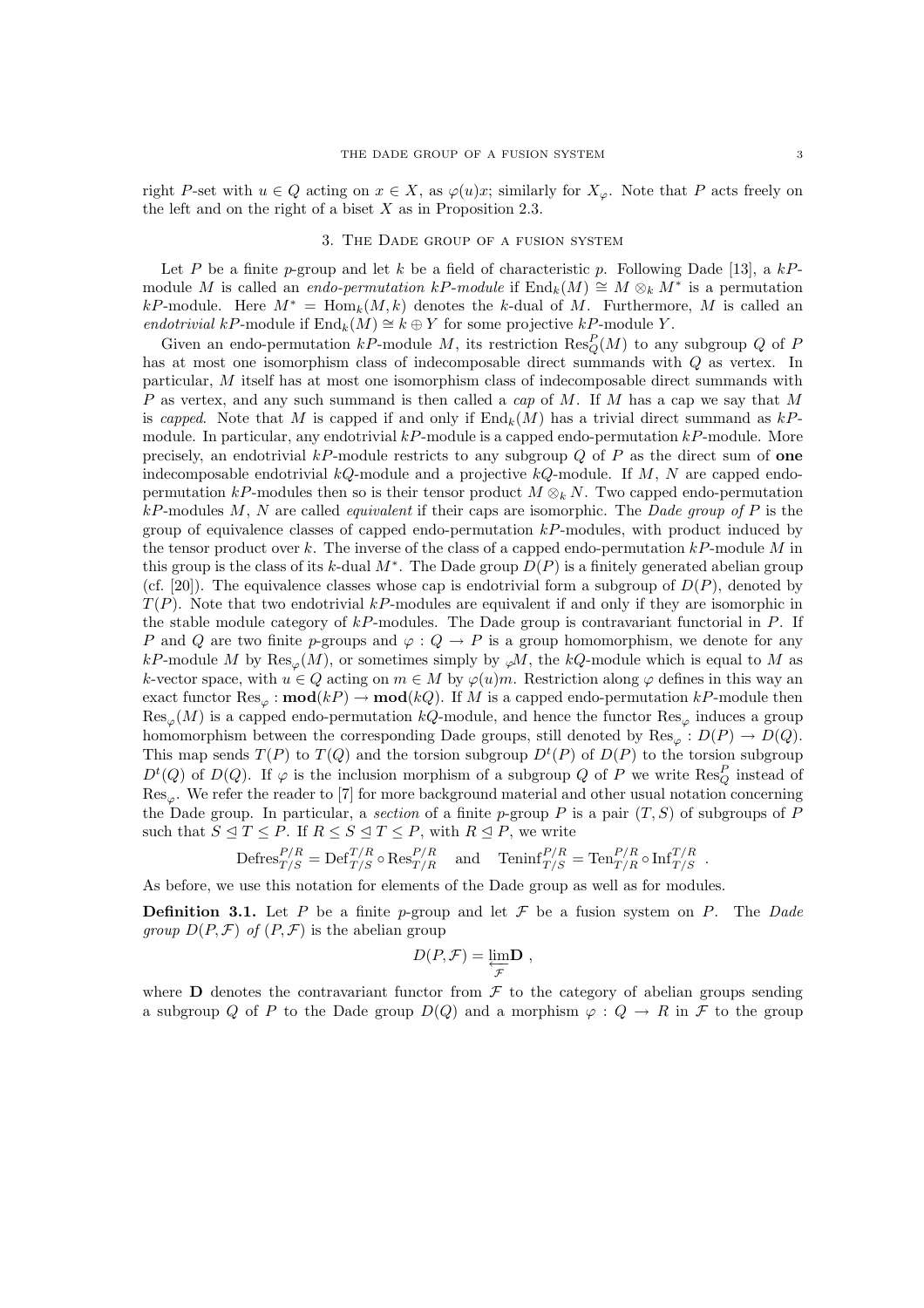homomorphism  $\text{Res}_{\varphi}: D(R) \to D(Q)$ . Similarly, we define

$$
T(P, \mathcal{F}) = \underbrace{\lim_{\mathcal{F}} \mathbf{T}}_{\mathcal{F}},
$$

$$
D^{t}(P, \mathcal{F}) = \underbrace{\lim_{\mathcal{F}} \mathbf{D}}_{\mathcal{F}},
$$

where **T** and  $D^t$  are the subfunctors of **D** sending a subgroup Q of P to  $T(Q)$  and  $D^t(Q)$ , respectively.

**Remark 3.2.** We usually identify  $D(P, \mathcal{F})$  with a subgroup of  $D(P)$ . With this identification, we have  $T(P, \mathcal{F}) = T(P) \cap D(P, \mathcal{F})$  and  $D^t(P, \mathcal{F}) = D^t(P) \cap D(P, \mathcal{F})$ , which is the torsion subgroup of  $D(P, \mathcal{F})$ . Denoting as in 2.2 by  $\mathcal{F}_P(P)$  the "trivial" fusion system of P on itself we have obvious identifications  $D(P) = D(P, \mathcal{F}_P(P))$ ,  $T(P) = T(P, \mathcal{F}_P(P))$ , and  $D^t(P) = D^t(P, \mathcal{F}_P(P))$ .

In order to describe  $D(P, \mathcal{F})$  as subgroup of  $D(P)$ , we use the following terminology.

**Definition 3.3.** Let P be a finite p-group and let  $\mathcal F$  be a fusion system on P.

- (1) A kP-module M is called  $\mathcal{F}\text{-stable}$  if  $\text{Res}_{\varphi}(M) \cong \text{Res}_{Q}^{P}(M)$  as kQ-modules for any subgroup Q of P and any  $\varphi \in \text{Hom}_{\mathcal{F}}(Q, P)$ .
- (2) An element  $v \in D(P)$  is called F-stable if  $\text{Res}_{\varphi}(v) = \text{Res}_{Q}^{P}(v)$  in  $D(Q)$ , for any subgroup Q of P and any  $\varphi \in \text{Hom}_{\mathcal{F}}(Q, P)$ .

In other words, the class v in  $D(P)$  of a capped endo-permutation kP-module V is F-stable if and only if the endo-permutation  $kQ$ -modules  $\text{Res}_{\varphi}(V)$  and  $\text{Res}_{Q}^{P}(V)$  have isomorphic caps, for any subgroup Q of P and any  $\varphi \in \text{Hom}_{\mathcal{F}}(Q, P)$ . Thus the notion of F-stability characterises elements in  $D(P, \mathcal{F})$ :

**Proposition 3.4.** Let P be a finite p-group and let  $v \in D(P)$ . Then  $v \in D(P, \mathcal{F})$  if and only if v is F-stable.

**Remark 3.5.** Let P be a finite p-group and let F be a fusion system on P. As a consequence of Alperin's fusion theorem, in order to determine whether a  $kP$ -module M is F-stable or not, it suffices to check that  $\text{Res}_{\varphi}(M) \cong \text{Res}_{Q}^{P}(M)$  for every fully *F*-normalised *F*-essential subgroup Q of P and any  $\varphi \in \text{Aut}_{\mathcal{F}}(Q)$ , viewed as morphism from Q to P. Also, by property (4) of Definition 2.1, we can furthermore assume that  $\varphi$  has order prime to p.

For endotrivial modules the notions of stability of a module and its class coincide:

**Proposition 3.6.** Let P be a finite p-group. The class  $v \in T(P)$  of an endotrivial kP-module V is  $F$ -stable if and only if V is  $F$ -stable.

*Proof.* This follows from the fact that for any subgroup Q of P we have  $\text{Res}_Q^P(V) \cong V_Q \oplus Y$ , for some cap  $V_Q$  of  $\text{Res}_Q^P(V)$  and some projective  $kQ$ -module Y.

For the class  $v \in D(P)$  of an arbitrary capped endo-permutation kP-module V it is still true that if V is F-stable then so is v. The converse, however, need not be true. However, by Green's Indecomposability Theorem, a capped endo-permutation  $kP$ -module V can be written in the form

$$
V \cong \bigoplus_R (\operatorname{Ind}_R^P(V_R))^{n_R} ,
$$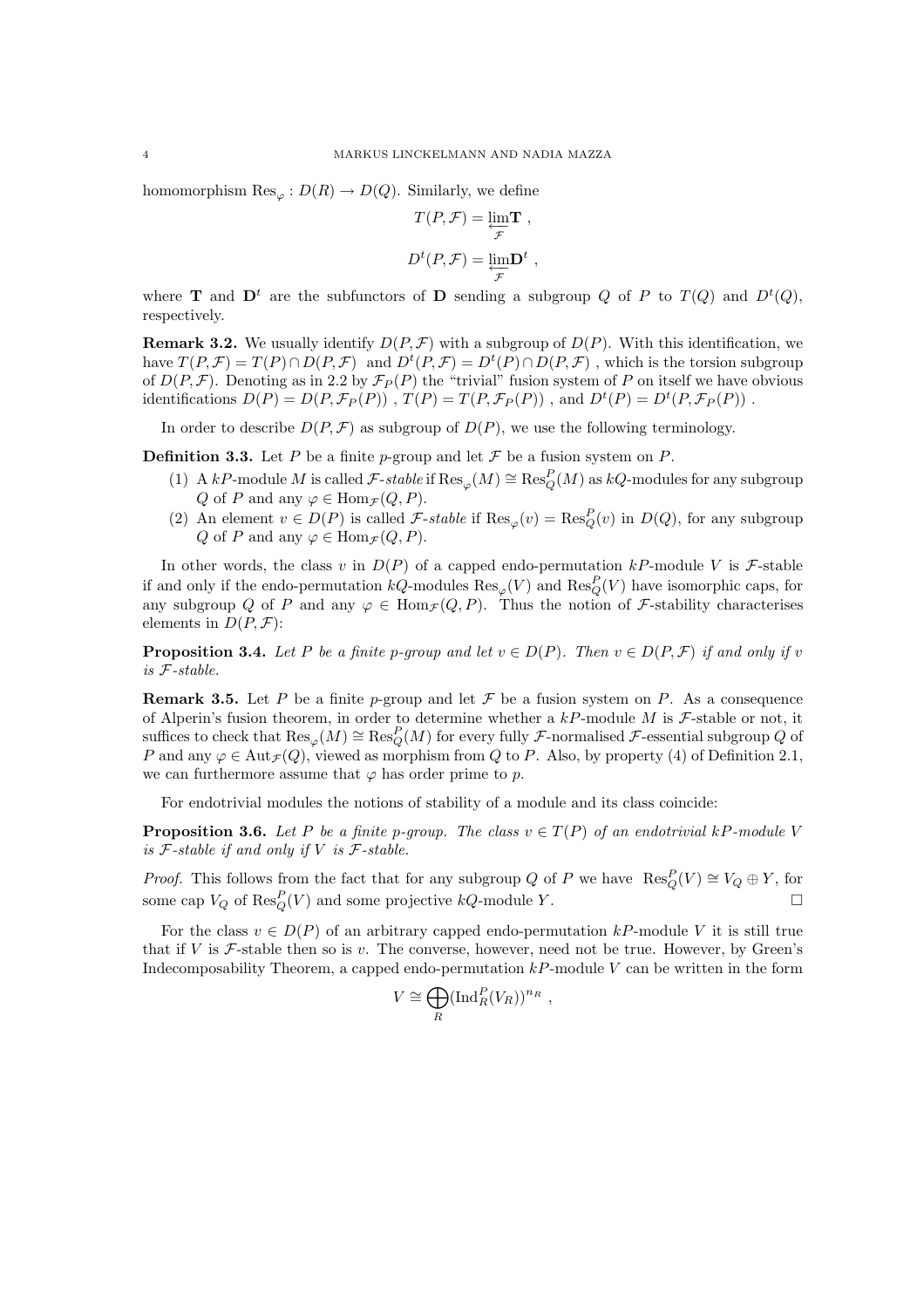where  $R$  runs over a set of representatives of the conjugacy classes of subgroups of  $P$  and where  $V_R$  is a cap of  $\text{Res}_R^P(V)$  for any subgroup R of P, with uniquely determined integers  $n_R$ . The class of V is F-stable if  $\text{Res}_{\varphi}(V_{\varphi(R)}) \cong V_R$  for any morphism  $\varphi: R \to P$  in F. For the module V itself to be  $\mathcal{F}$ -stable one would need further compatibility conditions on the integers  $n_R$ . What we show next is that any F-stable class  $v \in D(P)$  has at least some F-stable representative.

**Proposition 3.7.** Let F be a fusion system on a finite p-group P and let  $v \in D(P, \mathcal{F})$ . Then, there exists  $V \in v$  such that V is *F*-stable.

*Proof.* Let X be a  $P-P$ -biset with the properties as in Proposition 2.3. Consider the permutation kP-kP-bimodule kX with k-basis X. Let  $v \in D(P, \mathcal{F})$  and let  $W \in v$ . We will show that the kP-module  $V = kX \otimes_{kP} W$  is a capped endo-permutation kP-module belonging to v and that V is  $F$ -stable. By property 2.3 (1) we have

$$
kX \cong \bigoplus_{(Q,\varphi)} k[P_Q \times_{\varphi} P] ,
$$

with  $(Q, \varphi)$  running over a suitable family of pairs consisting of a subgroup Q of P and a morphism  $\varphi \in \text{Hom}_{\mathcal{F}}(Q, P)$ . By property 2.3 (2) the bimodule kX has a direct summand of the form  ${}_{\varphi}kP$ for some  $\varphi \in \text{Aut}_{\mathcal{F}}(P)$ . Thus, by property 2.3 (3) the bimodule kX has in fact a direct summand isomorphic to  $kP$  as  $kP$ -kP-bimodule. Thus W is isomorphic to a direct summand of V. The stability of  $V$  follows from the stability property 2.3 (3) of the biset  $X$ . It remains to prove that V is indeed an endo-permutation module. We have

$$
V \cong \left(\bigoplus_{(Q,\varphi)} k[P_{\varphi} \times_{\varphi} P]\right) \otimes_{kP} W \cong \bigoplus_{(Q,\varphi)} kP \otimes_{kQ} {\varphi} kP \otimes_{kP} W \cong \bigoplus_{(Q,\varphi)} \text{Ind}_{Q}^{P}({}_{\varphi} W)
$$

with  $(Q, \varphi)$  as before. Since v is F-stable, each indecomposable summand of V is isomorphic to  $\text{Ind}_{R}^{P}(W_{R})$  for some subgroup R of P, where  $W_{R}$  is a cap of  $\text{Res}_{R}^{P}(W)$ . Hence, to verify that V is endo-permutation, it suffices to check that  $\text{Ind}_R^P(W_R) \otimes_k \text{Ind}_S^P(W_S^*)$  is a permutation kP-module, for all subgroups  $R, S$  of  $P$ . Now,

$$
\operatorname{Ind}_{R}^{P}(W_{R}) \otimes_{k} \operatorname{Ind}_{S}^{P}(W_{S}^{*}) \cong \operatorname{Ind}_{R}^{P}\left(W_{R} \otimes \operatorname{Res}_{R}^{P}(\operatorname{Ind}_{S}^{P}(W_{S}^{*}))\right) \cong
$$
  

$$
\cong \operatorname{Ind}_{R}^{P}\left(\bigoplus_{x \in [R \setminus P / S]} W_{R} \otimes \operatorname{Ind}_{x_{S} \cap R}^{R}\left(\operatorname{Res}_{x_{S} \cap R}^{x_{S}}(W_{x_{S}}^{*})\right)\right).
$$

Again by  $\mathcal{F}_z$ -stability of W, each indecomposable summand of  $\text{Ind}_{xS\cap R}^R(\text{Res}_{xS\cap R}^{xS}(W_{xS}^*))$  is isomorphic to  $\text{Ind}_{T}^{R}(W_{T}^{*})$  for some subgroup  $T\leq R.$  Thus, the above is a direct sum of modules isomorphic to

$$
\operatorname{Ind}^P_T \left( \operatorname{Res}^R_T (W_R) \otimes_k W_T^* \right) , \quad \text{for some subgroup } T \leq R .
$$

Now, each  $\text{Res}_T^R(W_R) \otimes_k W_T^*$  above is a direct summand of  $\text{Res}_T^P(W \otimes_k W^*)$ , which is a permutation Now, each  $\text{Res}_{T}(W_R) \otimes_k W_T$  above is a direct summand of  $\text{Res}_{T}(W \otimes_k W_{-})$ , which is a permutation  $kT$ -module. Hence, so is  $\text{Res}_{T}^{R}(W_R) \otimes W_{T}^{*}$ . Since a direct sum of permutation modules is still a permutation module, we conclude that  $\text{Ind}_R^P(W_R) \otimes_k \text{Ind}_S^P(W_S^*)$  is a permutation kP-module, for all subgroups  $R, S \in \mathcal{F}$ . This shows that V is an endo-permutation kP-module with the desired properties.  $\Box$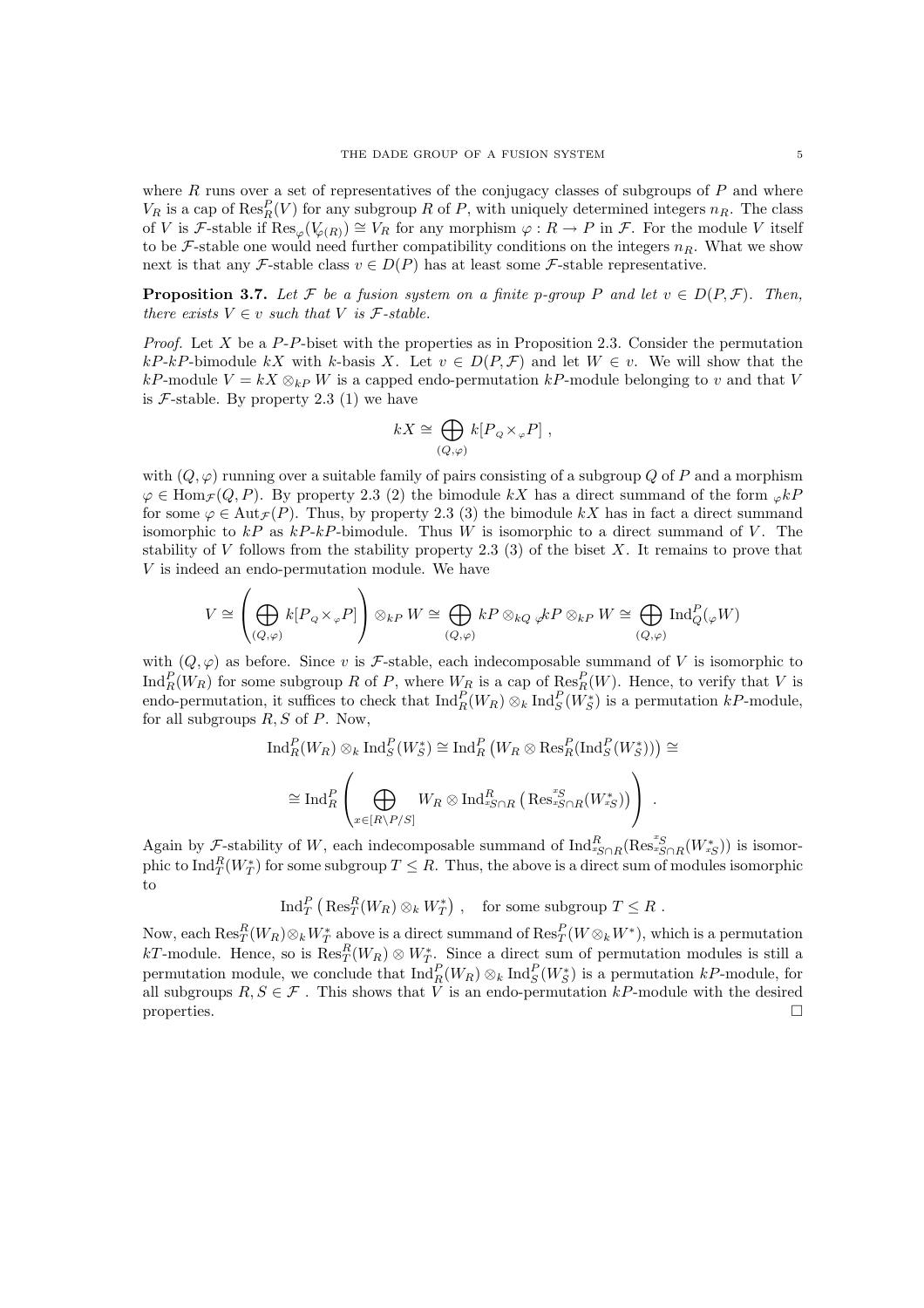We end this section with a comparison between  $D(P, \mathcal{F})$  and the group  $D_P(G)$ , defined by Urfer in [24], when P is a Sylow p-subgroup of G and  $\mathcal{F} = \mathcal{F}_P(G)$  is the fusion system defined by the action of  $G$  on  $P$  by conjugation. For sake of completeness, let us recall Urfer's definition.

**Definition 3.8** (Définition 2.15, [24]). Let G be a finite group and let P be a Sylow p-subgroup of G.

- (1) A kG-module M is endo-p-permutation if  $\text{Res}_{P}^{G}(M)$  is endo-permutation. If so, then M is capped if  $\text{Res}_P^G(M)$  is capped, i.e. has an indecomposable direct summand with vertex P.
- (2) The set  $D_P(G)$  of equivalence classes of capped endo-p-permutation kG-modules for the relation  $M \sim N$  if  $[\text{Res}_P^G(M)] = [\text{Res}_P^G(N)]$  in  $D(P)$  is an abelian group. In particular,  $D_P(P) = D(P)$ .

Note that the equivalence relation identifies the endo-p-permutation modules whose caps have isomorphic sources. In Proposition 2.10 of [24], Urfer shows that an indecomposable endo-permutation kP-module V has the property that  $\text{Ind}_{P}^{G}(V)$  is an endo-p-permutation kG-module if and only if V is G-stable (that is,  $\text{Res}_{p\cap P}^{xP}(x) \cong \text{Res}_{xP\cap P}^{P}(V)$ , for all  $x \in G$ ). From this, the author deduces an isomorphism between the subgroup of G-stable elements in  $D(P)$  and the group  $D_P(G)$ . Translating the G-stability in terms of F-stability, with  $\mathcal{F} = \mathcal{F}_P(G)$ , his result becomes:

**Proposition 3.9** (Propositions 2.10 and 2.19, [24]). Let G be a finite group and let P be a Sylow p-subgroup of G. The restriction functor  $\mathrm{Res}^G_P$  :  $\mathbf{mod}(kG) \to \mathbf{mod}(kP)$  induces an isomorphism of abelian groups  $\operatorname{Res}_P^G: D_P(G) \to D(P,\mathcal{F})$ , with inverse induced by the induction functor  $\operatorname{Ind}_P^G$ applied to F-stable modules.

Note that we reach the same conclusion by applying Proposition 3.7.

**Remark 3.10.** Let G be a finite group and P a Sylow-p-subgroup of G.

- (1) Since two capped endo-p-permutation  $k$ G-modules are equivalent if and only if their restrictions to P have isomorphic caps, we have that  $0 \in D<sub>P</sub>(G)$  is the set of all p-permutation modules having an indecomposable direct summand with vertex P.
- (2) The definition of the group  $T(G)$  of endotrivial kG-modules, as given in [10], does not identify  $T(G)$  to a subgroup of  $D_P(G)$  unless  $P = G$ . Indeed, in  $T(G)$ , the elements are isomorphism classes of modules in the stable module category. Hence, two indecomposable endotrivial modules having isomorphic sources are generally not equivalent. Consequently, the kernel of the restriction map  $\mathrm{Res}^G_P:T(G)\to T(P,\mathcal{F})$  is a finite group, isomorphic to the group generated by the isomorphism classes of the Scott modules that are endotrivial (i.e. such that  $\text{Res}_{P}^{G}(M) \cong k \oplus L$  for some projective  $kP$ -module L, cf. [10, § 2]). Besides this fact, let us point out that it is yet still an open problem to determine whether the map  $\operatorname{Res}_P^G$ above is surjective or not. The issue is that for an indecomposable endo-p-permutation kG-module M the property  $[\operatorname{Res}_{P}^{G}(M)] \in T(P)$  implies that M has an endotrivial source and that the Green correspondent of M is an endotrivial  $kN_G(P)$ -module, but M need not, a priori, be an endotrivial module itself.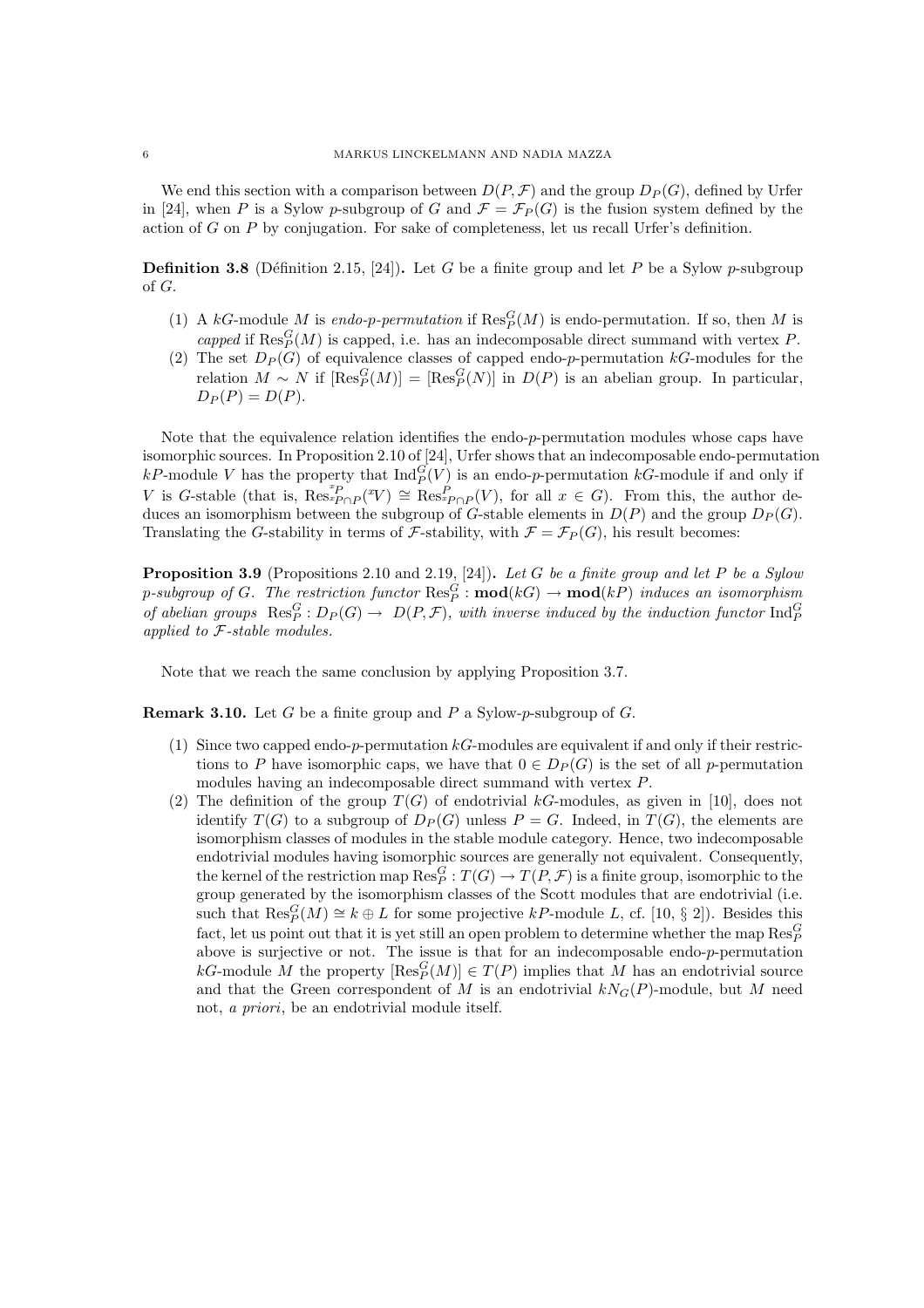#### 4. DETECTION

"Detection" type results describe families  $\mathcal{C}_{\mathcal{Y}}$  of sections  $(T, S)$  of a finite p-group P for which the product of the maps  $\mathrm{Defres}^P_{T/S} : D(P) \to D(T/S)$  yields an *injective* map

$$
\mathrm{Defres}_{\mathcal{C}_{\mathcal{Y}}} : D(P) \; \longrightarrow \; \prod_{(T,S)\in \mathcal{C}_{\mathcal{Y}}} D(T/S) \; .
$$

**Definition 4.1.** Let Y be a class of finite *p*-groups closed under taking sections and isomorphisms. Let P be a finite p-group, let F be a fusion system on P and let C be a subcategory of F closed under isomorphisms. We denote by  $C_y$  the category defined as follows:

- the objects of  $\mathcal{C}_{\mathcal{V}}$  are the sections  $(T, S)$  of P belonging to the subcategory C of F such that the quotient group  $T/S$  belongs to  $\mathcal Y$ .
- the morphism set  $\text{Hom}_{\mathcal{C}_{\mathcal{Y}}}((T, S), (T', S'))$  is the set of morphisms  $\varphi : T \to T'$  in  $\mathcal{C}$ , such that  $S' \leq \varphi(S)$ , for any two objects  $(T, S)$ ,  $(T', S')$  in  $\mathcal{C}_{\mathcal{Y}}$ , with composition induced by that in F. If  $C = \mathcal{F}_P(P)$  we write  $P_\mathcal{Y}$  instead of  $\mathcal{F}_P(P)_\mathcal{Y}$ .

With the notation above, given a morphism  $\varphi : (T, S) \to (T', S')$  in  $\mathcal{C}_{\mathcal{Y}}$ , the groups  $\varphi(T)$ ,  $\varphi(S)$ belong to C because C is assumed to be closed under isomorphisms, and the section  $(\varphi(T), \varphi(S))$  of P can be identified with the section  $(\varphi(T)/S', \varphi(S)/S')$  of  $T'/S'$ . Hence the map Defres  $T'/S'$  $\frac{1}{\varphi(T)/\varphi(S)}$ :  $D(T'/S') \to D(\varphi(T)/\varphi(S))$  is well-defined. Restriction along the isomorphism  $T/S \cong \varphi(T)/\varphi(S)$ induces an isomorphism  $D(\varphi(T)/\varphi(S)) \cong D(T/S)$  which we will denote abusively by Res<sub> $\varphi$ </sub> again. In this way taking Dade groups of the quotients  $T/S$  yields a contravariant functor on  $\mathcal{C}_{\mathcal{V}}$ .

**Definition 4.2.** Let P be a finite p-group, let F be a fusion system on P, let C be a subcategory of  $\mathcal F$  closed under isomorphisms, and let  $\mathcal Y$  be a class of finite p-groups closed under taking sections and isomorphisms. Denote by A the category of abelian groups. Let  $\mathbf{D} : C_{\mathcal{Y}} \to \mathcal{A}$  be the contravariant functor sending an object  $(T, S)$  in  $\mathcal{C}_{\mathcal{Y}}$  to the group  $D(T/S)$  and a morphism  $\varphi : (T, S) \to (T', S')$ in  $\mathcal{C}_{\mathcal{Y}}$  to the group homomorphism  $\mathrm{Defres}_{\varphi} = \mathrm{Res}_{\varphi} \circ \mathrm{Defres}_{\varphi(T)}^{T'/S'}$  $\frac{T'/S'}{\varphi(T)/\varphi(S)}$ :  $D(T'/S') \to D(T/S)$ . We set

$$
\mathbf{D}(P,\mathcal{C}_{\mathcal{Y}})=\underleftarrow{\lim}_{\mathcal{C}_{\mathcal{Y}}}(\mathbf{D})\ .
$$

Similarly, we set  $\underline{\mathbf{D}}^t(P, \mathcal{C}_{\mathcal{Y}}) = \underleftarrow{\lim}_{\mathcal{C}_{\mathcal{Y}}}(\mathbf{D}^t)$  and  $\underline{\mathbf{T}}(P, \mathcal{C}_{\mathcal{Y}}) = \underleftarrow{\lim}_{\mathcal{C}_{\mathcal{Y}}}(\mathbf{T})$ , where  $\mathbf{D}^t$  and  $\mathbf{T}$  are the subfunctors of **D** sending an object  $(T, S)$  in  $\mathcal{C}_{\mathcal{Y}}$  to the subgroups  $D^t(T/S)$  and  $T(T/S)$  of  $D(T/S)$ , respectively. We denote by

$$
\mathrm{Defres}_{(\mathcal{C},\mathcal{Y})}^{\mathcal{F}}: D(P,\mathcal{F}) \to \mathbf{D}(P,\mathcal{C}_{\mathcal{Y}})
$$

the canonical map determined by the family of maps  $Defres^P_{T/S} : D(P,\mathcal{F}) \to D(T/S)$ , where  $(T, S)$  runs over the objects of  $\mathcal{C}_{\mathcal{Y}}$ . If  $\mathcal{C} = \mathcal{F}_P(P)$  we write  $\mathbf{D}(P_{\mathcal{Y}})$  instead of  $\mathbf{D}(P, \mathcal{F}_P(P)_{\mathcal{Y}})$  and Defres $y: D(P) \to D(P_y)$  instead of Defres  $\mathcal{F}_{(P(P), y)}$ .

**Remark 4.3.** We can identify the group  $\underline{D}(P,C_{\mathcal{Y}})$  with the set of families  $(v_{(T,S)})(T,S) \in C_{\mathcal{Y}}$  with  $v_{(T,S)} \in D(T/S)$  such that for any morphism  $\varphi : (T, S) \to (T', S')$  in  $\mathcal{C}_{\mathcal{Y}}$ , we have that

$$
\mathrm{Defres}_{\varphi}(v_{(T',S')}) = v_{(T,S)} \; .
$$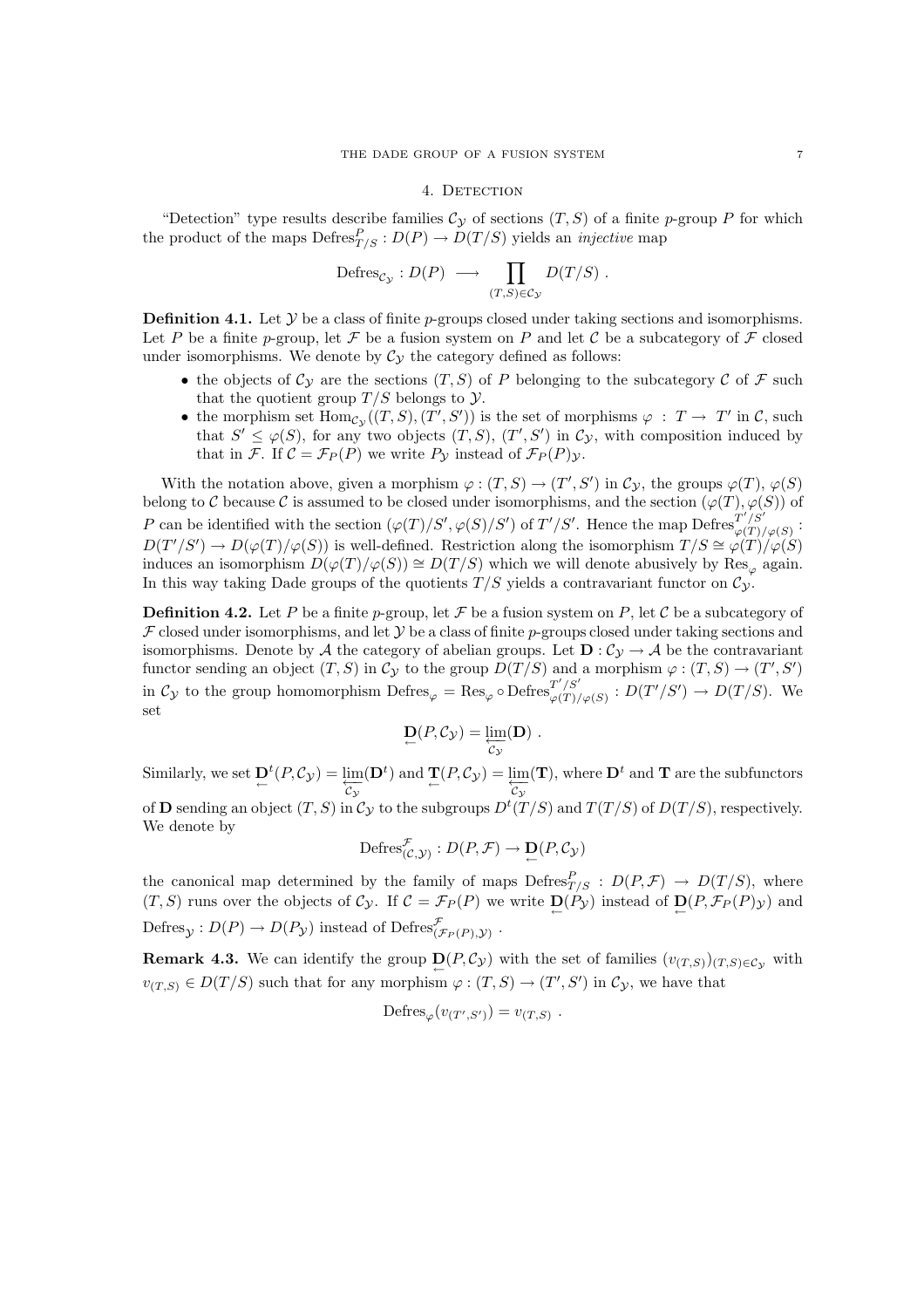With this identification, the groups  $\mathbf{D}^t(P, \mathcal{C}_{\mathcal{Y}})$ ,  $\mathbf{T}(P, \mathcal{C}_{\mathcal{Y}})$  become subgroups of  $\mathbf{D}(P, \mathcal{C}_{\mathcal{Y}})$ , the group  $\mathbf{D}(P, \mathcal{F}_{\mathcal{Y}})$  becomes a subgroup of  $\mathbf{D}(P_{\mathcal{Y}})$ . More generally, if Q is a subgroup of P and G a fusion system on Q such that  $\mathcal{G} \subseteq \mathcal{F}$ , then  $\mathcal{G}_y$  is a subcategory of  $\mathcal{F}_y$ , and the inclusion functor  $\mathcal{G}_y \subseteq \mathcal{F}_y$ induces a canonical group homomorphism

$$
\mathbf{D}(P,\mathcal{F}_{\mathcal{Y}}) \to \mathbf{D}(Q,\mathcal{G}_{\mathcal{Y}}) ,
$$

mapping  $(v_{(T,S)})(T,S) \in \mathcal{F}_{\mathcal{Y}}$  to its canonical projection  $(v_{(T,S)})(T,S) \in \mathcal{G}_{\mathcal{Y}}$ . In particular, we have a canonical map  $\underline{\mathbf{D}}(P_{\mathcal{Y}}) \to \underline{\mathbf{D}}(Q_{\mathcal{Y}})$ .

**Proposition 4.4.** Let P be a finite p-group and let Y be a class of finite p-groups closed under taking sections and isomorphisms. Suppose that for any subgroup  $Q$  of P the map Defres<sub>N</sub>:  $D(Q) \rightarrow D(Q_{\mathcal{V}})$  is injective. Then, for any fusion system  $\mathcal{F}$  on P, the diagram



is a pull-back diagram, where the vertical maps are the canonical inclusions.

Proof. The commutativity of the diagram is immediate. By the assumptions, the bottom map Defres<sub>y</sub> in the diagram is injective. Since the vertical maps are inclusions, the top horizontal map Defres $\mathcal{F}_{(\mathcal{F}, \mathcal{Y})}$  is injective. We identify  $D(P, \mathcal{F})$  and  $D(P, \mathcal{F}_{\mathcal{Y}})$  with their canonical images in  $D(P)$  and  $D(P_y)$ , respectively. Let  $v \in D(P)$  such that  $Defres_y(v) \in D(P, \mathcal{F}_y)$ . We need to show that  $v \in D(P, \mathcal{F})$ . Write  $\text{Defres}_{\mathcal{Y}}(v) = (v_{(T,S)})(T, S) \in P_{\mathcal{Y}}$ , with  $v_{(T,S)} = \text{Defres}_{T/S}^P(v)$ , for all  $(T, S) \in P_{\mathcal{Y}}$ . Since Defres<sub> $\mathcal{Y}(v)$ </sub> is assumed to be an element of  $\mathbf{D}(P, \mathcal{F}_{\mathcal{Y}})$ , we have  $v_{(T,S)} =$ Defres<sub> $\varphi$ </sub> $(v_{(T',S')})$  for any morphism  $\varphi : (T, S) \to (T', S')$  in  $\mathcal{F}_y$ . Let Q be a subgroup of P and let  $\alpha \in \text{Aut}_{\mathcal{F}}(Q)$ , viewed as morphism from Q to P. In order to show that  $v \in D(P, \mathcal{F})$  it suffices to show that  $\text{Res}_{Q}^{P}(v) = \text{Res}_{\alpha}(v)$ . The automorphism  $\alpha$  of Q induces an automorphism of the category  $Q_{\mathcal{Y}}$  and hence an automorphism of the group  $\mathbf{D}(Q_{\mathcal{Y}})$ , mapping an element  $(w_{(T,S)})_{(T,S)\in Q_{\mathcal{Y}}}$  to  $(\text{Res}_{\alpha}(w_{(\alpha(T),\alpha(S))}))_{(T,S)\in Q_{\mathcal{Y}}}$ . This automorphism fixes  $(v_{(T,S)})_{(T,S)\in Q_{\mathcal{Y}}}$  by the choice of v. Since the map Defres<sub>y</sub> :  $D(Q) \to \mathbf{D}(Q_{\mathcal{Y}})$  is injective it follows that  $\alpha$  fixes  $\text{Res}_Q^P(v)$ , or equivalently,  $\text{Res}_Q^P(v) = \text{Res}_{\alpha}(v)$ , whence the result.

Bouc and Thévenaz proved in [9, Theorem 4.7] that if p is an odd prime and  $\mathcal X$  is the class of all p-groups of order at most  $p^3$  and exponent p, then for any finite p-group P the group homomorphism  $\text{Defres}_{\mathcal{X}}: D(P) \to \mathbf{D}(P_{\mathcal{X}})$  is an isomorphism. Combining this with Proposition 4.4 yields the following consequence.

**Corollary 4.5.** Let p be an odd prime and let X be the class of all p-groups of order at most  $p^3$ and exponent at most p. For any finite p-group P and any fusion system  $\mathcal F$  on P the map

$$
\mathrm{Defres}^{\mathcal{F}}_{(\mathcal{F},\mathcal{X})} : D(P,\mathcal{F}) \to \mathbf{D}(P,\mathcal{F}_{\mathcal{X}})
$$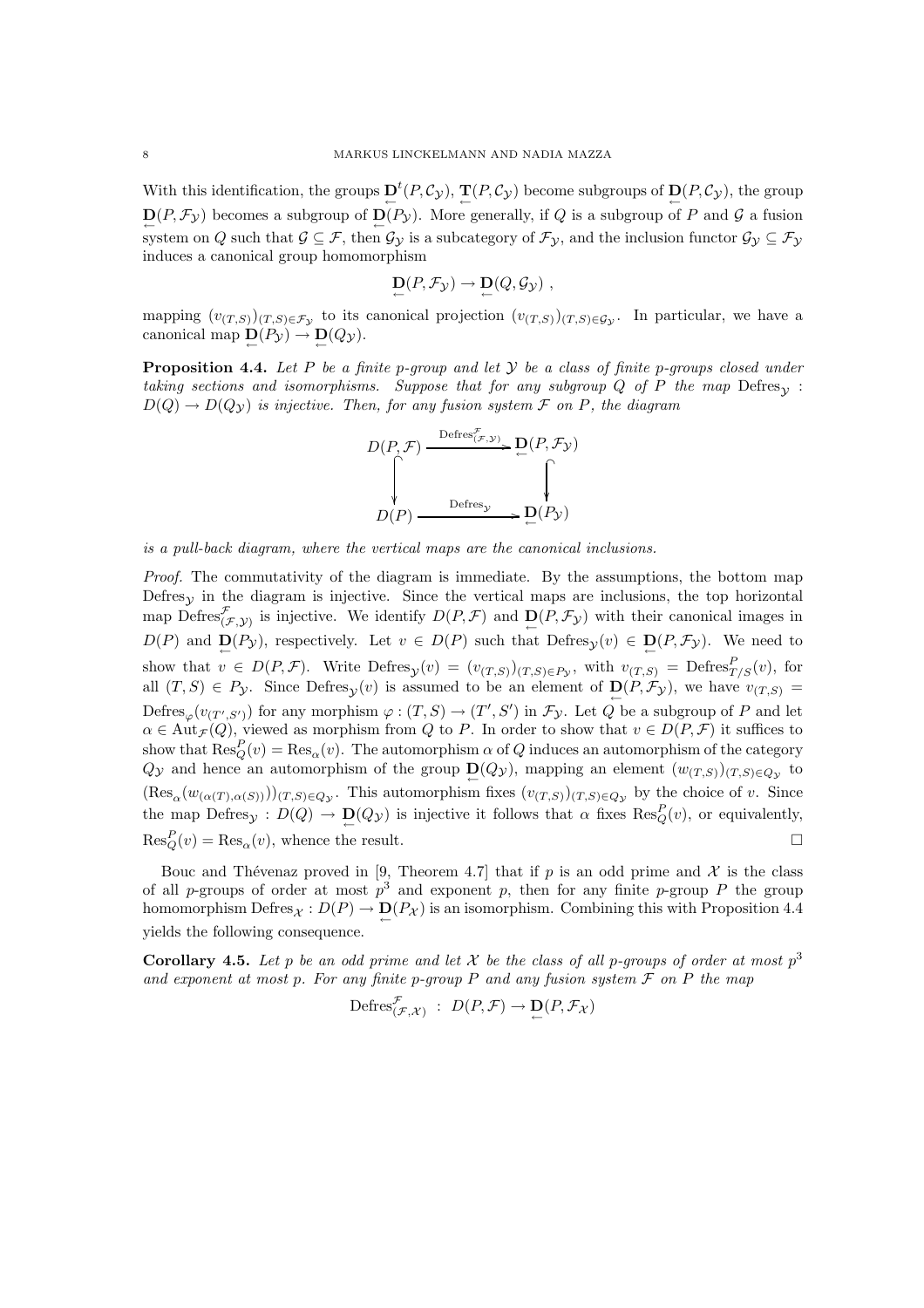is an isomorphism.

**Remark 4.6.** Using 4.5 it is easy to check that the group  $D(P, P^1)$  is isomorphic to the subgroup of  $\bigoplus D(N_P(Q)/Q)$  defined by Bouc and Thévenaz at the beginning of [8, §2], where  $P^1$  is the  $1\!<\!Q\!\leq\!P$ full subcategory of  $\mathcal{F}_P(P)$  consisting of all non-trivial subgroups of P.

## 5. Gluing

"Gluing problems" ask which families  $(v_{(T,S)})(T,S) \in \mathcal{C}_{\mathcal{Y}}$  are in the image of the map

$$
\mathrm{Defres}_{(\mathcal{C},\mathcal{Y})}^{\mathcal{F}}: D(P) \longrightarrow \prod_{(T,S)\in\mathcal{C}_{\mathcal{Y}}} D(T/S) .
$$

where the notation is as in the previous section. A subcategory  $\mathcal C$  of a category  $\mathcal F$  is called *convex* if C is a full subcategory of F with the property that whenever X, Y, Z are three objects in F such that the morphism sets  $\text{Hom}_{\mathcal{F}}(X, Y)$ ,  $\text{Hom}_{\mathcal{F}}(Y, Z)$  are non-empty and such that X, Z belong to the subcategory  $C$ , then also Y belongs to  $C$ . A convex subcategory is closed under isomorphisms.

**Proposition 5.1.** Let p be an odd prime, let P be a finite p-group, let F be a fusion system on P and let C be a convex subcategory of F. Let  $\mathcal Y$  be a class of finite p-groups closed under taking sections and isomorphisms and containing the class  $\mathcal X$  of p-subgroups of order at most  $p^3$  and exponent at most p. The inclusion  $\mathcal{C}_{\mathcal{X}} \subseteq \mathcal{C}_{\mathcal{Y}}$  induces an isomorphism

$$
\mathbf{D}(P,\mathcal{C}_{\mathcal{Y}}) \cong \mathbf{D}(P,\mathcal{C}_{\mathcal{X}}) .
$$

*Proof.* Identify  $\underline{D}(P, C_{\mathcal{Y}})$  and  $\underline{D}(P, C_{\mathcal{X}})$  with the families  $(v_{(T,S)})(T, S)$  satisfying

$$
\mathrm{Defres}_{\varphi}(v_{(T',S')}) = v_{(T,S)}
$$

for all objects  $(T, S)$  and morphisms  $\varphi$  belonging to the categories  $\mathcal{C}_{\mathcal{Y}}$  and  $\mathcal{C}_{\mathcal{X}}$ , respectively. The inclusion  $\mathcal{C}_{\mathcal{X}} \subseteq \mathcal{C}_{\mathcal{Y}}$  induces a canonical morphism

$$
\mathbf{D}(P,\mathcal{C}_{\mathcal{Y}}) \to \mathbf{D}(P,\mathcal{C}_{\mathcal{X}})
$$

We use Corollary 4.5 to show that this is an isomorphism. We construct an inverse as follows. Let  $(v_{(T,S)})(T,S) \in \mathcal{C}_{\mathcal{X}}$  be an element in  $\mathbf{D}(P,\mathcal{C}_{\mathcal{X}})$ . Let  $(R,Q)$  be an object in  $\mathcal{C}_{\mathcal{Y}}$ . Note that since  $\mathcal{C}$ is convex, the objects of  $(R/Q)_\chi$  belong to the category  $C_\chi$ . Indeed, let  $(T/Q, S/Q) \in (R/Q)_\chi$ . That is, we have a chain  $Q \leq S \leq T \leq R$  of objects of  $\mathcal{F}$ , with  $Q \leq R$  and  $R/Q \in \mathcal{Y}$ . Thus  $S, T \in \mathcal{C}$  since  $Q, R \in \mathcal{C}$  and  $\mathcal{C}$  is convex. Consequently,  $(T/Q, S/Q) \cong (T, S) \in \mathcal{C}_{\mathcal{X}}$ . Now, define  $w_{(R,Q)} \in D(R/Q)$  as pre-image of the subfamily  $(v_{(T,S)})(T,S) \in (R/Q)_{\mathcal{X}}$  under the isomorphism

$$
\operatorname{Defres}_{\mathcal{X}} \ : \ D(R/Q) \longrightarrow \mathbf{D}((R/Q)_{\mathcal{X}})
$$

from [9, Theorem 4.7]. The family  $(w_{(R,Q)})_{(R,Q)\in\mathcal{C}_{\mathcal{Y}}}$  defined in this way belongs to  $\mathbf{D}(P,\mathcal{C}_{\mathcal{Y}})$ . In particular,  $w_{(T,S)} = v_{(T,S)}$ , for all  $(T, S) \in C_{\mathcal{X}}$ , whence the composition

$$
\mathbf{D}(P, \mathcal{C}_{\mathcal{X}}) \to \mathbf{D}(P, \mathcal{C}_{\mathcal{Y}}) \to \mathbf{D}(P, \mathcal{C}_{\mathcal{X}})
$$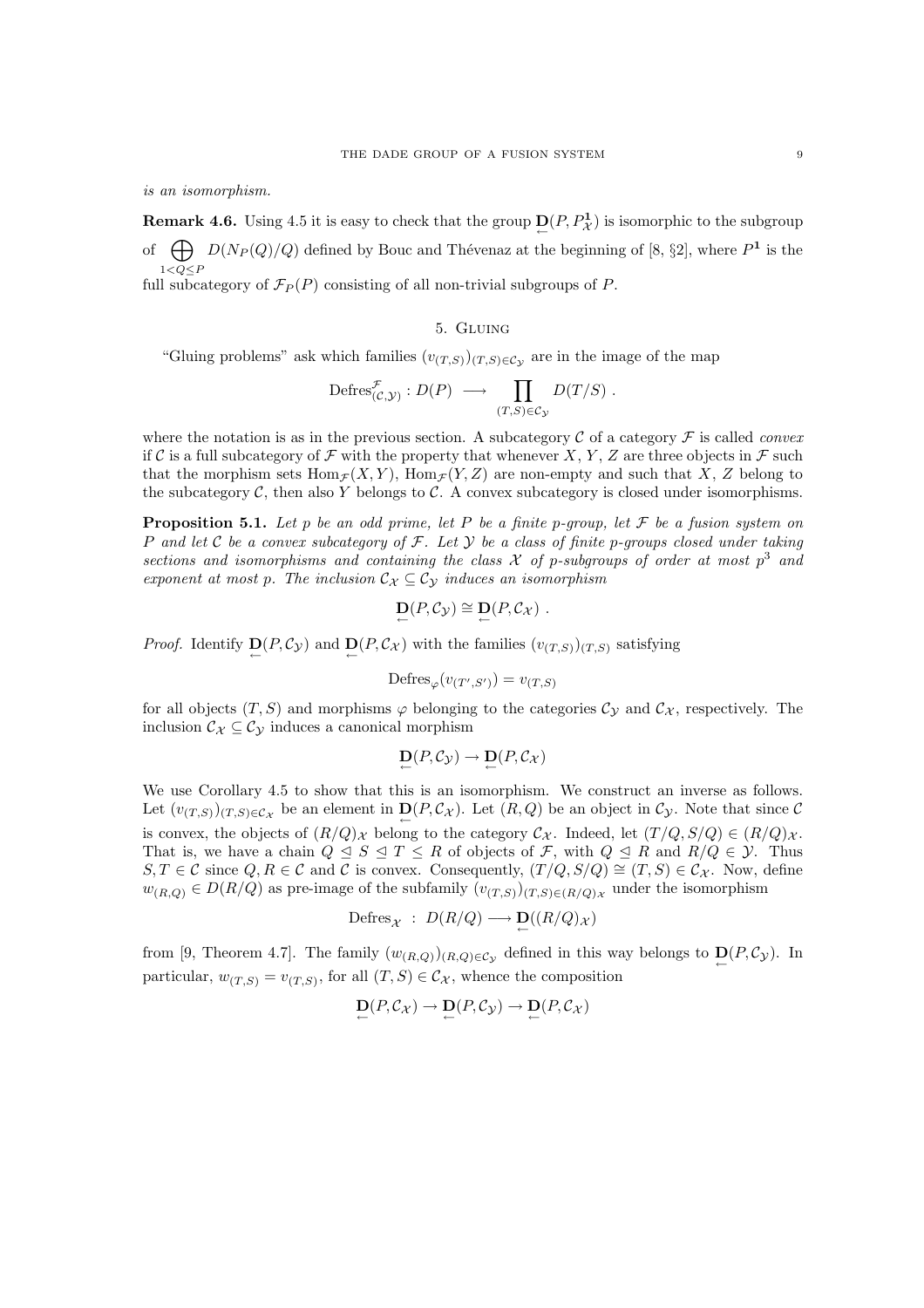is the identity. For the composition of the maps the other way round, let  $(v_{(R,Q)})_{(R,Q)\in\mathcal{C}_V} \in$  $\underline{\mathbf{D}}(P,\mathcal{C}_{\mathcal{Y}})$ , and let  $(w_{(R,Q)})_{(R,Q)\in\mathcal{C}_{\mathcal{Y}}}$  be the image of  $(v_{(R,Q)})_{(R,Q)\in\mathcal{C}_{\mathcal{X}}} \in \underline{\mathbf{D}}(P,\mathcal{C}_{\mathcal{X}})$  under the map defined above. Identify, via Defres<sub>X</sub>, any  $w_{(R,Q)} \in D(R/Q)$  with

$$
\left(\mathrm{Defres}_{T/S}^{R/Q} w_{(R,Q)}\right)_{(T,S)\in (R/Q)_\mathcal{X}} \in \mathbf{D}((R/Q)_\mathcal{X}), \ \forall \ (R,Q)\in \mathcal{C}_\mathcal{Y}.
$$

By construction of  $w_{(R,Q)} \in D(R/Q)$ , we have, for any  $(T, S) \in C_{\mathcal{X}}$ ,

Defres<sup>R/Q</sup><sub>T/S</sub> 
$$
w_{(R,Q)} = w_{(T,S)} = v_{(T,S)}
$$
.

Thus, Defres<sub>X</sub> associates any  $w_{(R,Q)} \in D(R/Q)$  with  $(v_{(T,S)})_{(T,S) \in (R/Q)_X} \in D((R/Q)_X)$ , which is identified with  $v_{(R,Q)}$  under Defres $_{\mathcal{X}}^{-1}$ . Hence  $v_{(R,Q)} = w_{(R,Q)}$ , for all  $(R,Q) \in C_{\mathcal{Y}}$ . It follows that the composition of maps

$$
\mathbf{D}(P,\mathcal{C}_{\mathcal{Y}}) \to \mathbf{D}(P,\mathcal{C}_{\mathcal{X}}) \to \mathbf{D}(P,\mathcal{C}_{\mathcal{Y}})
$$

yields the identity, as was left to be shown.

**Definition 5.2.** Let p be a prime and let P be a finite p-group. Denote by  $\mathcal{A}_{\geq 2}(P)$  the partially ordered set of elementary abelian subgroups of  $P$  of rank at least 2. For any fusion system  $\mathcal F$  on P denote by  $\mathcal{E}_{\geq 2}(\mathcal{F})$  the full subcategory of F having  $\mathcal{A}_{\geq 2}(P)$  as set of objects; if  $\mathcal{F} = \mathcal{F}_P(P)$  we write  $\mathcal{E}_{\geq 2}(P)$  instead of  $\mathcal{E}_{\geq 2}(\mathcal{F}_P(P))$ . Denote by  $\mathbb{E}_{\mathcal{F}}$  the quotient of the  $\mathbb{F}_2$ -vector space of maps  $\mathcal{E}_{\geq 2}(\mathcal{F}) \to \mathbb{F}_2$  which are constant on connected components of  $\mathcal{E}_{\geq 2}(\mathcal{F})$  by the subspace of constant maps  $\mathcal{E}_{\geq 2}(\mathcal{F}) \to \mathbb{F}_2$ ; in the case  $\mathcal{F} = \mathcal{F}_P(P)$  we write  $\mathbb{E}_P$  instead of  $\mathbb{E}_{\mathcal{F}_P(P)}$ .

Bouc and Thévenaz proved in [8, Theorem 5.1] that for  $p$  an odd prime and  $P$  a non cyclic finite p-group there is a short exact sequence of  $\mathbb{F}_2$ -vector spaces

$$
0 \longrightarrow D^t(P) \xrightarrow{\text{Defres}_{(P^1,\mathcal{X})}^P} \mathbf{D}^t(P, P^1_{\mathcal{X}}) \xrightarrow{\Phi_P} \mathbb{E}_P \longrightarrow 0 ,
$$

where  $P^1$  is the full subcategory of  $\mathcal{F}_P(P)$  consisting of all non-trivial subgroups of P (cf. 4.6). In particular, if  $\mathcal{A}_{\geq 2}(P)$  is connected we have an isomorphism  $D^t(P) \cong \mathcal{D}^t(P, P^{\mathbf{1}}_{\mathcal{X}})$ . If  $\mathcal{A}_{\geq 2}(P)$  is not connected, the map  $\Phi_P$  is constructed explicitly, making use of the very particular structure of P and the connected components of  $A_{\geq 2}(P)$  in that case. This can be generalised to arbitrary fusion systems; the proof is not as straightforward as one might expect:

**Theorem 5.3.** Let p be an odd prime, P a finite p-group and F a fusion system on P. Denote by  $\mathcal{F}^1$  the full subcategory of  $\mathcal F$  consisting of all non-trivial subgroups of P and let X be the class of finite p-groups of order at most  $p^3$  and exponent at most p. The map  $\Phi_P$  induces a short exact sequence of  $\mathbb{F}_2$ -vector spaces

$$
0 \longrightarrow D^t(P, \mathcal{F}) \longrightarrow D^t(P, \mathcal{F}_\mathcal{X}^1) \longrightarrow E_{\mathcal{F}} \longrightarrow E_{\mathcal{F}} \longrightarrow 0
$$

As in the proof of [8, Theorem 5.1], the difficult part of the proof of 5.3 arises when  $\mathcal{A}_{\geq 2}(P)$ is not connected. By  $[12, \text{ Lemma } 2.2]$ , in that case, P has a unique central cyclic subgroup of order p, which we will denote by Z. Furthermore, any connected component of  $\mathcal{A}_{\geq 2}(P)$  contains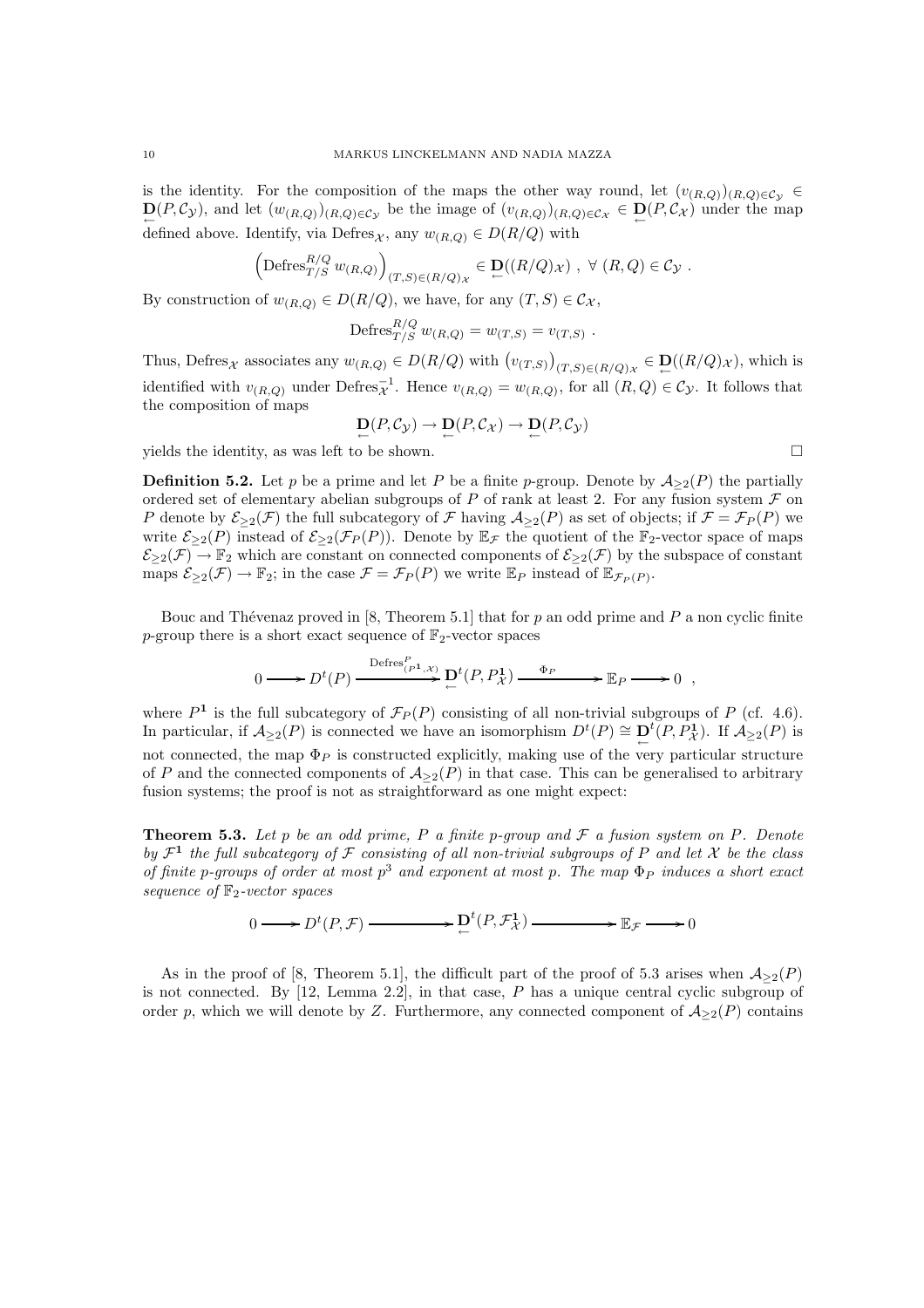either all elementary abelian subgroups of rank at least 3 or consists of a single elementary abelian subgroup E of rank 2, in which case E is called *isolated* in  $A_{\geq 2}(P)$ . If P has rank at least 3 we denote by B the connected component of  $A_{\geq 2}(P)$  containing all elementary abelian subgroups of rank at least 3 (and their subgroups of rank 2), and in that case,  $\beta$  contains a subgroup  $E_0$  of rank 2 which is normal in P. If P has rank 2, any connected component of  $A_{\geq 2}(P)$  consists of a single isolated subgroup of rank 2, and there exists an isolated  $E_0$  which is normal in  $P$ ; we set  $\mathcal{B} = \{E_0\}$  in that case. Whenever E is isolated in  $\mathcal{A}_{\geq 2}(P)$  then E contains Z, the group  $N_P(E)$ acts transitively on the set of complements of  $Z$  in  $E$ , and for any such complement  $S$  of  $Z$  in  $E$ we have  $N_P(S) = S \times L$  for some cyclic subgroup L of P. One of the additional difficulties in the proof of 5.3 is that  $Z$  need no longer be strongly  $\mathcal{F}\text{-closed}$  - and hence a connected component of  $\mathcal{E}_{\geq 2}(\mathcal{F})$  may contain both isolated and non isolated elementary abelian subgroups of P. The following lemma will be needed to handle this situation.

**Lemma 5.4.** Let p be an odd prime, P a finite p-group and F a fusion system on P. Let E be an elementary abelian subgroup of rank 2 of P which is isolated in  $A_{\geq 2}(P)$  and let Q be a subgroup of order p of E. Let  $\psi \in \text{Hom}_{\mathcal{F}}(E, P)$ . If there is an automorphism  $\alpha \in \text{Aut}_{\mathcal{F}}(E)$  such that  $\alpha(Q) \neq Z$  then there is an automorphism  $\beta \in \text{Aut}_{\mathcal{F}}(\psi(E))$  such that  $\beta(\psi(Q)) \neq Z$ .

*Proof.* Note that E contains Z by the above remarks. If  $\psi(Q) \neq Z$  we take  $\beta = \text{Id}_{\psi(E)}$ . Suppose that  $\psi(Q) = Z$ . If also  $Q = Z$  take  $\beta = \psi \circ \alpha \circ \psi^{-1}$ . If  $Q \neq Z$  there is  $y \in N_P(E)$  such that  $\overline{YQ} \neq \overline{Q}$  because  $N_P(E)$  acts transitively on the set of complements of Z in E, again by the above remarks. Thus in this case take  $\beta = \psi \circ c_y \circ \psi^{-1}$ , where  $c_y$  is the automorphism of E given by conjugation with y.  $\Box$ 

Proof of Theorem 5.3. We identify  $D^t(P, \mathcal{F})$  and  $\mathbf{D}^t(P, \mathcal{F}^1_{\mathcal{X}})$  with their canonical images in  $D^t(P)$ and  $\underline{D}^t(P, P^1_{\mathcal{X}})$ , respectively. Clearly the map  $D^t(P) \to \underline{D}^t(P, P^1_{\mathcal{X}})$  induces an injective map  $D^t(P,\mathcal{F}) \to \mathbf{D}^t(P,\mathcal{F}^1_{\mathcal{X}})$ . We break up the proof in several steps.

We show the exactness at  $\underline{D}^t(P, \mathcal{F}^1_{\mathcal{X}})$ . Let  $(v_{(T,S)})_{(T,S)\in\mathcal{F}^1_{\mathcal{X}}}$  be an element in ker $(\Phi_P)\cap \underline{D}^t(P, \mathcal{F}^1_{\mathcal{X}})$ . Explicitly, this means that for any morphism  $\varphi : (T, S) \to (T', S')$  in  $\mathcal{F}^1_{\mathcal{X}}$  we have an equality  $v_{(T,S)} = \text{Defres}_{\varphi}(v_{(T',S')})$ , where  $\text{Defres}_{\varphi}$  is as defined in 4.2. The fact that this element is also in ker( $\Phi_P$ ) implies, by the above exact sequence of Bouc and Thévenaz, that there is an element  $v \in D^{t}(P)$  such that  $\text{Defres}^{P}_{T/S}(v) = v_{(T,S)}$  for any object  $(T, S)$  in  $\mathcal{F}^{\mathbf{1}}_{\mathcal{X}}$ . We need to show that v belongs actually to  $D^t(P, \mathcal{F})$ . By Alperin's fusion theorem, we need to show that for any  $\mathcal{F}$ centric subgroup Q of P and any  $\varphi \in Aut_{\mathcal{F}}(Q)$  considered as morphism from Q to P we have  $\operatorname{Res}_Q^P(v) = \operatorname{Res}_{\varphi}(v)$  in  $D^t(Q)$ . If Q is cyclic this is trivial. If Q is not cyclic, the exact sequence of Bouc and Thévenaz applies and yields in particular an injective map  $D^t(Q) \to \mathbf{D}^t(Q, Q^1)$ . In other words,  $\text{Res}_{\varphi}(v)$  is completely determined by the family  $\left(\text{Defres}_{V/U}^Q(\text{Res}_{\varphi}(v))\right)_{(V,U)\in Q^1_{\mathcal{X}}}$ . Now, by transitivity of restriction,  $\text{Defres}_{V/U}^Q(\text{Res}_Q^P v) = \text{Defres}_{V/U}^P(v) = v_{(V,U)}$ . Moreover, by assumption on v, we have  $v_{(V,U)} = \text{Res}_{\varphi}(v_{(\varphi(V),\varphi(U))})$ . Thus, the equality  $\text{Res}_{Q}^{P}(v) = \text{Res}_{\varphi}(v)$ holds. This shows the exactness at  $\underline{D}^t(P, \mathcal{F}^{\mathbf{1}}_{\mathcal{X}})$ .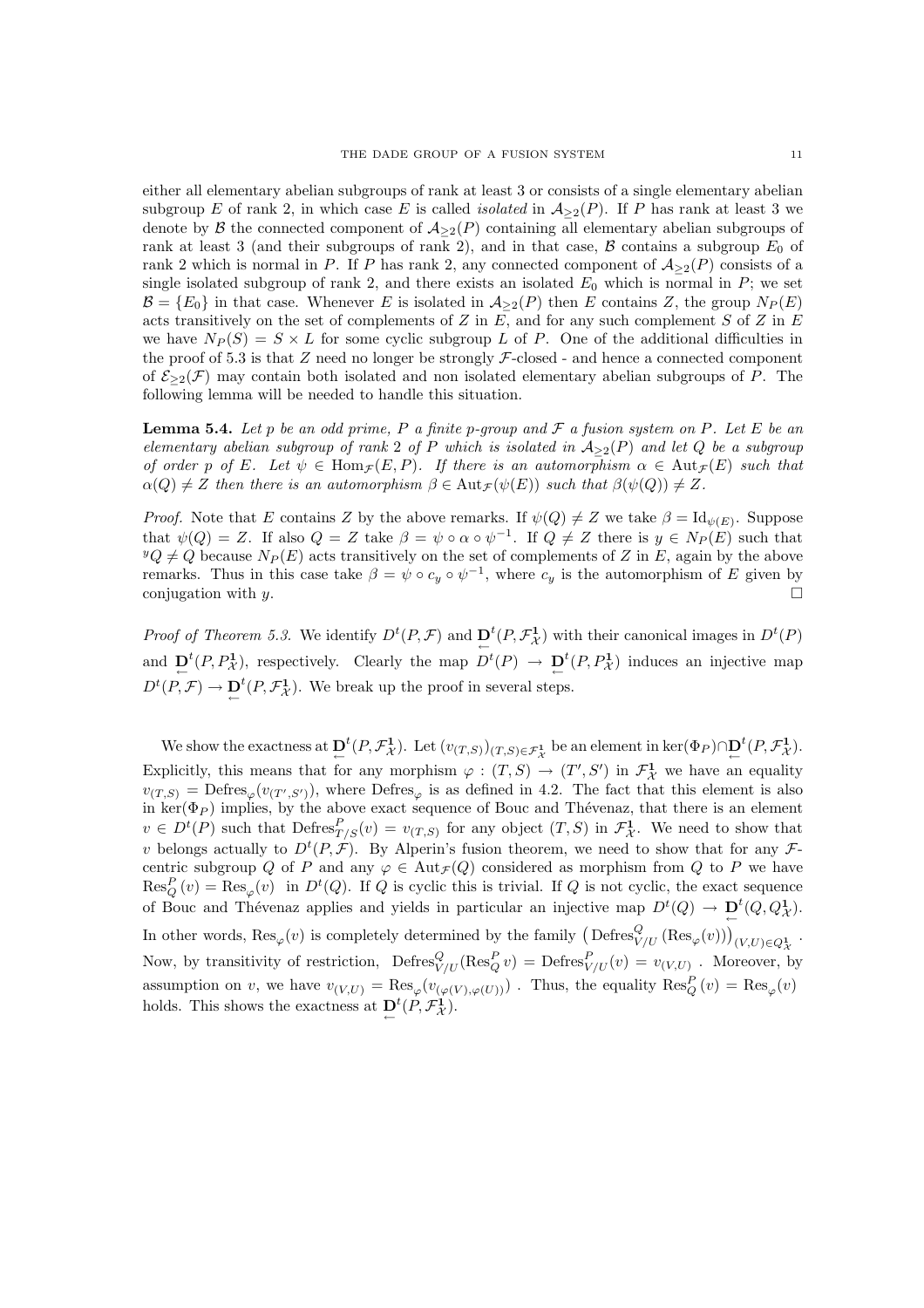We show next the exactness at  $\mathbb{E}_{\mathcal{F}}$ . If  $\mathcal{A}_{\geq 2}(P)$  is connected then  $\mathbb{E}_{P} = \{0\}$ , hence  $\mathbb{E}_{\mathcal{F}} =$  $\{0\}$ , and we get an isomorphism  $D^t(P,\mathcal{F}) \cong \overline{D}^t(P,\mathcal{F}^1_{\mathcal{X}})$ , which proves the theorem in that case. We assume now that  $A_{\geq 2}(P)$  is not connected, and so P has the particular structure described above. The proof of the exactness at  $\mathbb{E}_{\mathcal{F}}$  breaks up into two parts: we first need to show that  $\Phi_P$ maps  $\mathbf{D}^t(P, \mathcal{F}^1_{\mathcal{X}})$  to  $\mathbb{E}_{\mathcal{F}}$ , and second that this is onto. Let  $v = (v_{(T,S)})_{(T,S) \in \mathcal{F}^1_{\mathcal{X}}}$  be an element in  $\mathbf{D}^{t}(P, \mathcal{F}_{\mathcal{X}}^{1})$ . The map  $\Phi_{P}$  in [8, Theorem 5.1] is constructed as follows: for E an elementary abelian subgroup of P of rank at least 2, the subfamily  $(v_{(T,S)})_{(T,S) \in (EZ)_{\chi}^{1}}$  determines a unique element  $w_{EZ}$  in  $D^{t}(EZ)$ , where we use the isomorphism  $D^{t}(EZ) \cong D^{t}(EZ,(EZ)_{\mathcal{X}}^{1})$  from [8, Theorem 5.1] applied to the elementary abelian group EZ. Since Z is cyclic of order p we have  $D(Z) \cong \mathbb{F}_2$ . Thus, restriction from EZ to Z sends  $w_{EZ}$  to a uniquely determined element  $\epsilon_v(E) \in \mathbb{F}_2$ . It is shown in [8, Lemma 3.2] that this defines a map  $\epsilon_v$  on  $\mathcal{A}_{\geq 2}(P)$  satisfying  $\epsilon_v(E) = \epsilon_v(E')$  if E is conjugate to a subgroup of E', and hence  $\epsilon_v$  is in fact a map  $\mathcal{E}_{\geq 2}(P) \to \mathbb{F}_2$  which is constant on connected components of  $\mathcal{E}_{\geq 2}(P)$ . That is,  $\epsilon_v$  yields an element  $\bar{\epsilon}_v$  in  $\mathbb{E}_P$ . We need to show that  $\overline{\epsilon}_v$  belongs to  $\mathbb{E}_{\mathcal{F}}$ . It suffices to show that the map  $\epsilon_v$  :  $\mathcal{E}_{\geq 2}(P) \to \mathbb{F}_2$  is constant on connected components of  $\mathcal{E}_{\geq 2}(\mathcal{F})$ . Since  $\epsilon_v$  is invariant with respect to inclusions, it suffices to show that  $\epsilon_v(E) = \epsilon_v(\varphi(E))$ , for all  $\varphi \in \text{Hom}_{\mathcal{F}}(E, P)$ , with E elementary abelian of rank 2. If E and  $\varphi(E)$ are in the same connected component of  $\mathcal{E}_{\geq 2}(P)$  the equality holds by [8, Theorem 5.1]. Thus we may assume that E is isolated. Write  $\overline{E} = S \times Z$ , where Z is the unique central subgroup of order p. Then  $N_P(S) = C_P(E) = S \times L$  has rank 2 as well. Consider first the case where  $\varphi(E)$  is also isolated for all  $\varphi \in \text{Hom}_{\mathcal{F}}(E, P)$ . Choose  $\varphi \in \text{Hom}_{\mathcal{F}}(E, P)$  such that  $\varphi(E)$  is fully F-normalised, so that  $N_{\varphi} = N_P(E)$ ; that is, such that  $\varphi$  extends to a morphism  $\tilde{\varphi}: N_P(E) \to P$ . Since  $N_P(E)$  permutes transitively the complements of Z in E, the group  $\tilde{\varphi}(N_P(E))$ , which is contained in  $N_P(\varphi(E))$ , permutes transitively the complements of  $\varphi(Z)$  in  $\varphi(E)$ . On the other hand,  $\varphi(E) = Z \times S'$  for some non-central subgroup S' of P of order p, and  $N_P(\varphi(E))$  permutes transitively the complements of Z in  $\varphi(E)$ . This forces  $\varphi(Z) = Z$ . It follows, by definition of  $\Phi_P$ , that  $w_E = \text{Res}_{\varphi}(w_{\varphi(E)})$ , and hence  $\epsilon_v(E) = \epsilon_v(\varphi(E))$ . Since there is always an isomorphism  $\varphi$  with  $N_{\varphi} = N_P(E)$ , we conclude that  $\epsilon_v(E) = \epsilon_v(\varphi(E))$ , for all  $\varphi \in \text{Hom}_{\mathcal{F}}(E, P)$ , in the situation where  $\varphi(E)$  is isolated for all  $\varphi \in \text{Hom}_{\mathcal{F}}(E, P)$ . Suppose next that there exists  $\varphi \in \text{Hom}_{\mathcal{F}}(E, P)$  such that  $\varphi(E)$  is contained in an elementary abelian subgroup of rank 3. Denote by  $\psi : \varphi(Z) \to Z$ the restriction of the inverse of  $\varphi$ . Clearly, Z is fully F-centralised, and hence  $\psi$  extends to a morphism  $\tilde{\psi}: C_P(\varphi(Z)) \to P$ , such that the composition  $\tilde{\psi} \circ \varphi$  is the identity on Z. Note that  $\varphi(E) \leq C_P(\varphi(E)) \leq C_P(\varphi(Z))$  and that  $\tilde{\psi}$  maps  $C_P(\varphi(E))$  to  $C_P(\tilde{\psi}(\varphi(E)))$ , which has rank at least 3. Thus,  $\tilde{\psi}(\varphi(E))$  belongs to the connected component B of  $\mathcal{A}_{\geq 2}(P)$ . As before, the equality  $\tilde{\psi}(\varphi(Z)) = Z$  implies  $w_E = \text{Res}_{\varphi}(w_{\varphi(E)})$ , hence  $\epsilon_v(E) = \epsilon_v(\tilde{\psi}(\varphi(E))$ . In other words, the value of  $\epsilon_v$  at E coincides with the value of  $\epsilon_v$  on B. This shows that  $\Phi_P$  maps  $\mathbf{D}^t(P, \mathcal{F}_\mathcal{X}^1)$  to  $\mathbb{E}_{\mathcal{F}}$ , by  $\Phi_P(v) = \epsilon_v.$ 

In order to show that  $\Phi_P$  maps  $\mathbf{D}^t(P, \mathcal{F}^1_{\mathcal{X}})$  onto  $\mathbb{E}_{\mathcal{F}}$ , we define a map  $\sigma : \mathbb{E}_{\mathcal{F}} \to \mathbf{D}^t(P, \mathcal{F}^1_{\mathcal{X}})$ , such that  $\Phi_P \circ \sigma$  is the identity on  $\mathbb{E}_{\mathcal{F}}$ . Let c be a connected component of  $\mathcal{E}_{\geq 2}(\mathcal{F})$ . Write  $\epsilon_c : \mathcal{E}_{\geq 2}(\mathcal{F}) \to \mathbb{F}_2$  for the map taking values  $\epsilon_c(E) = 1$  if  $E \in c$  and  $\epsilon_c(E) = 0$  otherwise. The image  $\overline{B} = {\bar{\epsilon}_c \mid \mathcal{B} \not\subseteq c}$  under the canonical projection of the set  $B = {\bar{\epsilon}_c \mid \mathcal{B} \not\subseteq c}$ , where c runs through the connected components of  $\mathcal{E}_{\geq 2}(\mathcal{F})$  not containing  $\mathcal{B}$ , forms an  $\mathbb{F}_2$ -basis of  $\mathbb{E}_{\mathcal{F}}$ . If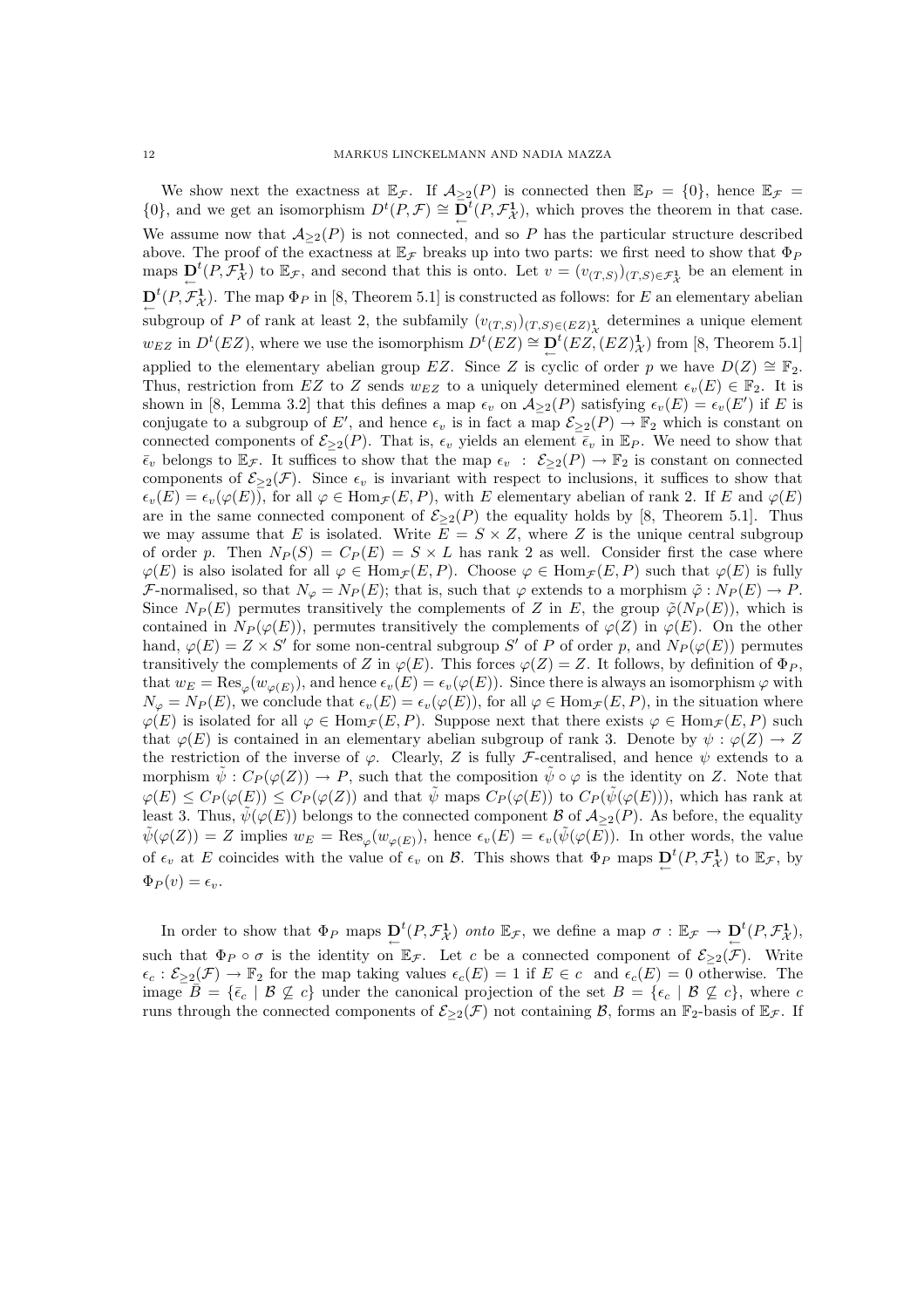$\mathcal{E}_{\geq 2}(\mathcal{F})$  is connected, or equivalently, if  $\mathbb{E}_{\mathcal{F}} = \{0\}$  there is nothing to prove. Assume that  $\mathbb{E}_{\mathcal{F}} \neq \{0\}$ and let c be a connected component in  $\mathcal{E}_{\geq 2}(\mathcal{F})$  not containing  $\mathcal{B}$ ; that is, c consists of subgroups of rank 2 which are isolated in  $\mathcal{A}_{\geq 2}(P)$ . For any object  $(R, Q)$  in  $\mathcal{F}^1_{\mathcal{X}}$  set

$$
\mathcal{N}(c, R, Q) = \{ E \in c \mid Q < E \leq R; \exists \varphi \in \text{Aut}_{\mathcal{F}}(E) : \varphi(Q) \neq Z \}
$$

and define an element in  $D^t(R/Q)$  by setting

$$
\sigma(\bar{\epsilon}_c)_{(R,Q)} = \sum_{E \in \mathcal{N}(c,R,Q)} \text{Ten}_{E/Q}^{R/Q}(\Omega_{E/Q})
$$

with the convention  $\sigma(\bar{\epsilon}_c)_{(R,Q)} = 0$  if the set  $\mathcal{N}(c, R, Q)$  is empty. Note that if  $\mathcal{N}(c, R, Q)$  is non empty then  $Q$  has order  $p$ . We will show that the family

$$
\sigma(\bar{\epsilon}_c) = (\sigma(\bar{\epsilon}_c)_{(R,Q)})_{(R,Q)\in\mathcal{F}^1_{\mathcal{X}}}
$$

is an element in the group  $\mathbf{D}^t(P, \mathcal{F}^1_{\mathcal{X}})$ ; that is, given a morphism  $\psi : (R, Q) \to (R', Q')$  in  $\mathcal{F}^1_{\mathcal{X}}$  we need to show that

$$
\mathrm{Defres}_{\psi}(\sigma(\bar{\epsilon}_c)_{(R',Q')}) = \sigma(\bar{\epsilon}_c)_{(R,Q)}
$$

If Q, Q' have order greater than p both sides are zero, so we may assume that  $Q'$  has order p. If Q has order greater than p then again both sides are zero. Thus we may assume that  $\psi(Q) = Q'$ . We consider first the case where  $\psi(R) = R'$ ; that is,  $\psi$  is an isomorphism in  $\mathcal{F}^1_{\mathcal{X}}$ . In that case, thanks to 5.4,  $\psi$  induces a bijection between the sets  $\mathcal{N}(c, R, Q)$  and  $\mathcal{N}(c, R', Q')$ , and thus the required equality follows. We may therefore assume, after possibly replacing  $(R, Q)$  by  $(\psi(R), \psi(Q))$ , that  $Q = Q' \le R \le R'$  and that  $\psi$  is the obvious inlcusion map. We show that this implies  $Q = Z$ . Indeed, if  $Q \neq Z$  there is at most one isolated E containing Q, namely  $E = Q \times Z$ . Thus either  $\mathcal{N}(c, R, Q), \, \mathcal{N}(c, R', Q)$  are both empty (in which case we are done) or both equal to  $\{E\}$ , where  $E = Q \times Z$ . But in that case we have  $R' \le N_P(Q) = Q \times L$  for some cyclic  $L \le P$ . Since also  $R'/Q$ has exponent at most p, this forces  $E = R = R'$ , contradicting our current assumption  $R < R'$ . Thus  $Q = Q'Z$ , and Defres<sub> $\psi$ </sub> is just restriction  $\text{Res}_{R/Z}^{R'/Z}$  from  $R'/Z$  to  $R/Z$ . Thus

$$
\mathrm{Defres}_{\psi}(\sigma(\bar{\epsilon}_c)_{(R',Z)}) = \sum_{F \in \mathcal{N}(c,R',Z)} \operatorname{Res}_{R/Z}^{R'/Z} \operatorname{Ten}_{F/Z}^{R'/Z}(\Omega_{F/Z})
$$

Note that if <sup>x</sup>F is not contained in R then  $R/Z \cap {}^{x}F/Z$  is trivial because F has order  $p^2$ . Thus the Mackey formula applied to the summands in the above expression yields

$$
\mathrm{Defres}_\psi(\sigma(\bar{\epsilon}_c)_{(R',Z)}) = \sum_{(F,x)\in\mathcal{A}} \mathrm{Ten}^{R/Z}_{^xF/Z}(\Omega_{^xF/Z})
$$

where A is the set of all pairs  $(F, x)$  in  $\mathcal{N}(c, R', Z) \times [R \backslash R']$  satisfying  ${}^x F \leq R$ . Now  ${}^x F \leq R$  means precisely that  $^xF \in \mathcal{N}(c, R, Z)$ . Thus the summands on the right side of the previous expression are of the form  $\text{Ten}_{E/Z}^{R/Z}(\Omega_{E/Z})$  for some  $E \in \mathcal{N}(c, R, Z)$ . In order to check that this sum is equal to  $\sigma(\bar{\epsilon}_c)_{(R,Z)}$ , all we need to do is to check that the multiplicity of such a summand is odd because they all have order two in the Dade group. Write A as disjoint union of sets  $A_E$ , where, for  $E \in \mathcal{N}(c, R, Q)$ , we set

$$
\mathcal{A}_E = \{(F, x) \in \mathcal{A} \mid \, x = E\}
$$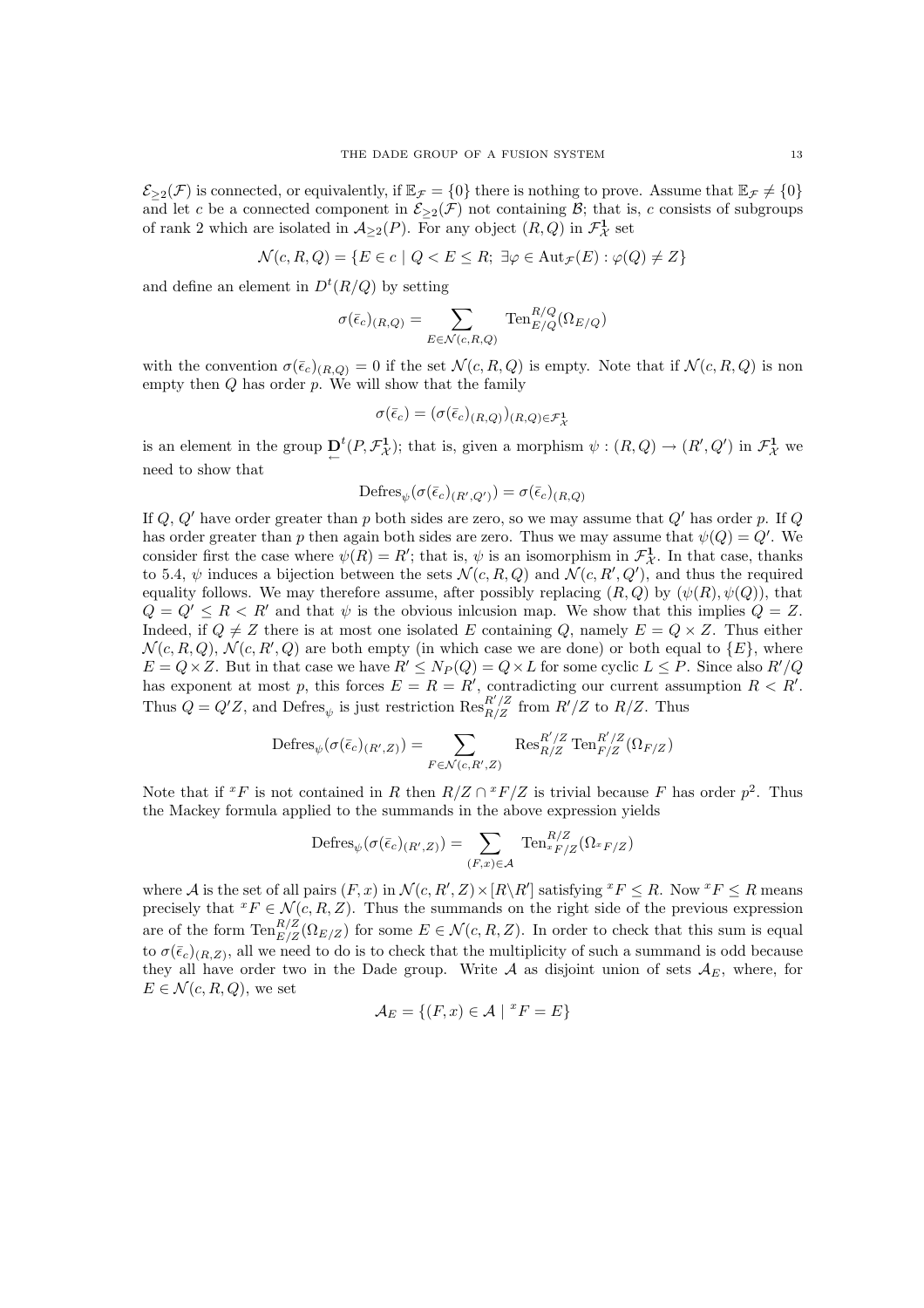and denote by  $a_E$  the cardinal of  $A_E$ . Then

$$
\mathrm{Defres}_{\psi}(\sigma(\bar{\epsilon}_c)_{(R',Z)}) = \sum_{E \in \mathcal{N}(c,R,Q)} a_E \cdot \mathrm{Ten}_{E/Z}^{R/Z}(\Omega_{E/Z})
$$

We need to show that the coefficients  $a_E$  are odd, for  $E \in \mathcal{N}(c, R, Z)$ . Every element  $(F, x)$  in  $\mathcal{A}_E$ is uniquely determined by its second component  $x \in [R \backslash R']$  because  ${}^x F = E$ , hence  $F = {}^{x^{-1}}E$ . Thus  $a_E = [R' : R]$ , which is a power of the odd prime p, hence odd. This concludes the proof of the fact that the family  $\sigma(\bar{\epsilon}_c)$  belongs to the group  $\underline{D}^t(P, \mathcal{F}_\mathcal{X}^1)$ .

Finally, we need to show that the map  $\sigma : \mathbb{E}_{\mathcal{F}} \to \mathbf{D}^t(P, \mathcal{F}^1_{\mathcal{X}})$  is a section for  $\Phi_P$  restricted to  $\mathbf{D}^t(P, \mathcal{F}^1_{\mathcal{X}})$ . That is, with the notation above, we need to show that  $\Phi_P(\sigma(\bar{\epsilon}_c))$  is the image  $\bar{\epsilon}_c$  in  $\mathbb{E}_{\mathcal{F}}$  of the map  $\epsilon_c$  sending  $E \in c$  to 1 and any  $E \in \mathcal{E}_{\geq 2}(\mathcal{F}) - c$  to zero. Let E be an elementary abelian subgroup of P of rank at least 2 such that  $E \notin c$  and let  $(R, Q) \in (EZ)_{\mathcal{X}}^1$ . Then the set  $\mathcal{N}(c, R, Q)$  is empty; indeed, any  $E' \in \mathcal{N}(c, R, Q)$  would be contained in R, hence in EZ, implying that E, E' belong to the same connnected component in  $\mathcal{E}_{\geq 2}(\mathcal{F})$ . Thus  $\sigma(\bar{\epsilon}_c)_{(R,Q)} = 0$ for all  $(R, Q) \in (EZ)_{\mathcal{X}}^1$ , and hence this family corresponds to the zero element in  $D^t(EX)$  via the isomorphism  $D^t(EZ) \cong D^t(EZ,(EZ)_{\mathcal{X}}^1)$ , hence its image in  $D^t(Z)$  is zero. By the definition of  $\Phi_P$  this means that  $\Phi_P(\sigma(\bar{\epsilon}_c))$  is the image of a map sending  $E \in \mathcal{E}_{\geq 2}(\mathcal{F}) - c$  to zero. Let now  $E \in c$ . The non trivial objects of  $E^1_{\mathcal{X}}$  are of the form  $(E, Q)$ , where Q is a subgroup of order p of E, and we have  $\sigma(\bar{\epsilon}_c)_{(E,Q)} = \Omega_{E/Q}$ . The image in  $D^t(E)$  of this family under the isomorphism  $D^{t}(E) \cong \mathbf{D}^{t}(E, E^{1}_{X})$  is equal to  $\sum_{Q; 1 < Q \leq E} \Omega_{E/Q}$ . The restriction to Z of this sum is the element  $p\Omega_Z = \Omega_Z$  in  $D^t(Z)$  because E has exactly p subgroups of order p different from Z and because p is odd. This concludes the proof of the fact that  $\Phi_P(\sigma(\bar{\epsilon}_c)) = \bar{\epsilon}_c$ , whence the result.

#### 6. Examples

The Dade group of a arbitrary fusion system on a finite 2-group P whose possible essential subgroups are Klein or quaternion (of order 8) group turns out to be equal to the Dade group  $D(P)$  of P itself. This includes the case of all cyclic, generalised quaternion, quasi- and semidihedral 2-groups (cf. [15, Satz I.14.9] for the definitions).

**Theorem 6.1.** Let P be a finite 2-group and F a fusion system on P. Assume that all F-essential subgroups of P are Klein four groups or quaternion groups of order 8. Then  $D(P, \mathcal{F}) = D(P)$ .

By Alperin's fusion theorem (cf. Remark 3.5) it suffices to show that for any  $\mathcal F$ -essential fully F-normalised subgroup Q of P and any automorphism  $\varphi \in Aut_{\mathcal{F}}(Q)$  we have  $\text{Res}_{\varphi}(v) = \text{Res}_{Q}^{P}(v)$ in  $D(Q)$ , for all  $v \in D(P)$ . The proof is based on this in conjunction with the following two observations:

**Lemma 6.2.** Let P be a finite p-group, where p is any prime, let Q be a characteristic subgroup of P, and let  $\varphi \in \text{Aut}(P)$ . Then,  $\text{Res}_{\varphi}(\Omega_{P/O}) = \Omega_{P/O}$ .

*Proof.* By definition,  $\text{Res}_{\omega}(\Omega_{P/Q}) = \Omega_{\omega^{-1}(P)/\omega^{-1}(Q)} = \Omega_{P/Q}$ , since Q is characteristic.

**Lemma 6.3.** If Q is a Klein four group or a quaternion group of order 8, then for any  $w \in D(Q)$ and any  $\varphi \in \text{Aut}(Q)$  of odd order we have  $\text{Res}_{\varphi}(w) = w$ .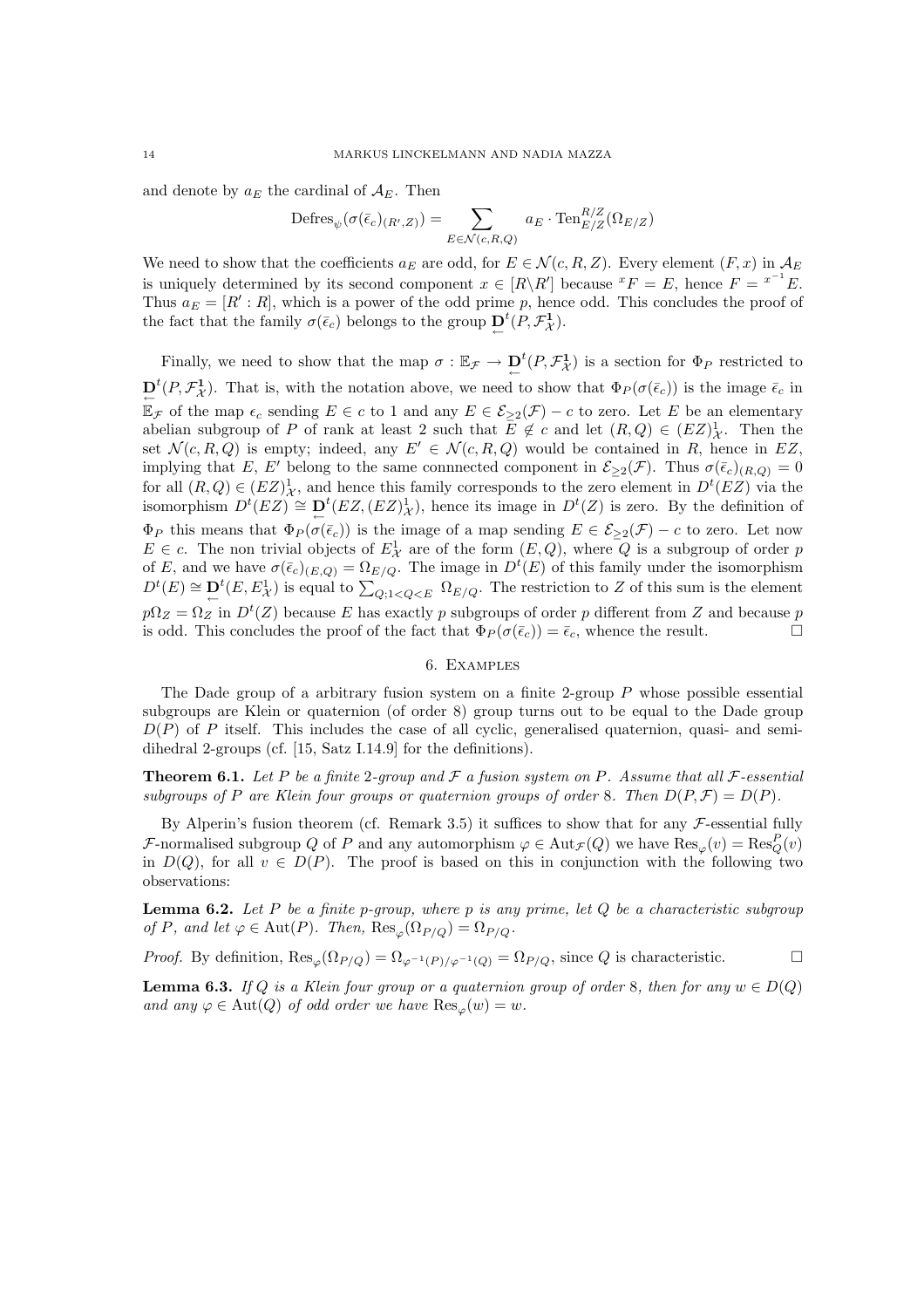*Proof.* By Lemma 6.2, the Lemma holds for  $w = \Omega_Q$ , and  $w = \Omega_{Q/Z}$  in case Q is quaternion of order 8 and Z is its centre. It remains to consider the 'exotic' elements of the Dade group of a quaternion group  $Q$  and in case k has cubic roots of unity. By [11,  $\S$  6], in that case, the cap of an exotic element  $v \in D(Q)$  is indecomposable endotrivial of dimension 5, and Q has exactly two isomorphism classes of such modules. Hence an automorphism of odd order must stabilise both classes.  $\Box$ 

*Proof of Theorem 6.1.* By the previous remarks, in order to show the  $F$ -stability of all the elements of  $D(P)$ , it is enough to consider the *F*-stability with respect to automorphisms  $\varphi \in Aut_{\mathcal{F}}(Q)$ , for  $Q$  a fully F-normalised F-essential subgroup of P. Stability with respect to conjugation by elements in P holds trivially, and since  $\text{Aut}_P(Q)$  is a Sylow-2-subgroup of  $\text{Aut}_\mathcal{F}(Q)$ , we may suppose that  $\varphi$  has odd order. Hence, if all *F*-essential 2-subgroups of P are Klein groups or quaternion groups of order 8, then the only automorphisms  $\varphi$  of Q of odd order have order 3. By Lemma 6.3,  $D(Q)$  is  $\langle \varphi \rangle$ -stable, and hence  $\text{Res}_Q^P(v) = \text{Res}_{\varphi}(v)$  for all  $v \in D(P)$ , as was left to be shown.  $\square$ 

**Corollary 6.4.** If P is a 2-group that is either cyclic, dihedral, semi-dihedral, quasi-dihedral or generalised quaternion, and F is a fusion system on P, then  $D(P, \mathcal{F}) = D(P)$ .

A similar statement for odd p does not hold because  $\Omega_{C_p} \neq 0$ , whereas  $\Omega_{C_2} = 0$ . More precisely:

**Proposition 6.5.** Let p be an odd prime and P be an elementary abelian p-group of order  $p^2$ . Let F be a fusion system on P containing a non trivial automorphism  $\varphi \in \text{Aut}(P)$  of order dividing  $p+1$ . Then  $D(P, \mathcal{F})$  is a proper subgroup of  $D(P)$ .

*Proof.* Let C be a subgroup of P of order p such that  $\varphi(C) \neq C$ . Then,  $\text{Res}_{\varphi}(\Omega_{P/C}) = \Omega_{P/\varphi^{-1}(C)} \neq$  $\Omega_{P/C}.$ 

**Example 6.6.** Let p be an odd prime, let  $G = \text{PSL}(3, p)$ , let P be a Sylow-p-subgroup of G and set  $\mathcal{F} = \mathcal{F}_P(G)$ . Then P is an extraspecial p-group of order  $p^3$  and exponent p, and its center Z has order p. Set  $E_1, \ldots, E_{p+1}$  for the  $p+1$  elementary abelian subgroups of rank 2, and write  $E_i = S_i \times Z$ , for some non central subgroup  $S_i$  of  $E_i$  of order p, and for all  $1 \leq i \leq p+1$ . By [6],

 $D(P) = \langle \Omega_{P/Q} \mid 1 \le Q < P \rangle = \ker(\text{Def}_{P/Z}^P) \oplus \text{Inf}_{P/Z}^D(P/Z) \cong \mathbb{Z}^{p+2} \oplus (\mathbb{Z}/2)^{p+2}.$ 

More precisely, let

$$
e_0 = \Omega_P, \ e_i = \Omega_{P/S_i}, \ 1 \leq i \leq p+1, \ e_{p+2} = \Omega_{P/Z}, \text{ and } e_i = \Omega_{P/E_{i-p-2}}, \ p+3 \leq i \leq 2p+3.
$$

Then, ker(Def $_{P/Z}^P$ ) is generated by  $e_i$ ,  $0 \le i \le p+1$ , subject to the relation  $2e_0 = \sum_{i=1}^{p+1} 2e_i$ ; whereas  $\text{Inf}_{P/Z}^D(P/Z)$  is generated by all the other  $e_i$ 's, subject to the relations  $2e_i = 0$ , for all  $p + 3 \leq$  $i \leq 2p+3$ . Moreover,  $T(P) \cong \mathbb{Z}^{p+1}$  is generated by  $e_0$  and  $2e_i$ , for  $1 \leq i \leq p+1$ . By Alperin's fusion theorem, the F-stable elements are detected upon F-stability under automorphisms of  $P$ , and of the F-essential subgroups. There are two elementary abelian subgroups of order  $p^2$  that are F-essential. We choose notation such that  $E_1$  and  $E_2$  are essential (then the poset of the non trivial p-subgroups of the quotient group  $N_G(E_i)/E_iC_G(E_i)$  is not connected, for  $i = 1, 2$ ). Moreover,  $E_3, \ldots, E_{p+1}$  form a single F-conjugacy class. The group  $D(P, \mathcal{F})$  is generated by the elements

$$
f_0 = e_0
$$
,  $f_1 = e_{p+4} + e_1$ ,  $f_2 = e_{p+3} + e_2$ ,  $f_3 = \sum_{i=3}^{p+1} e_i$  and  $f_4 = \sum_{i=p+5}^{2p+3} e_i$ ,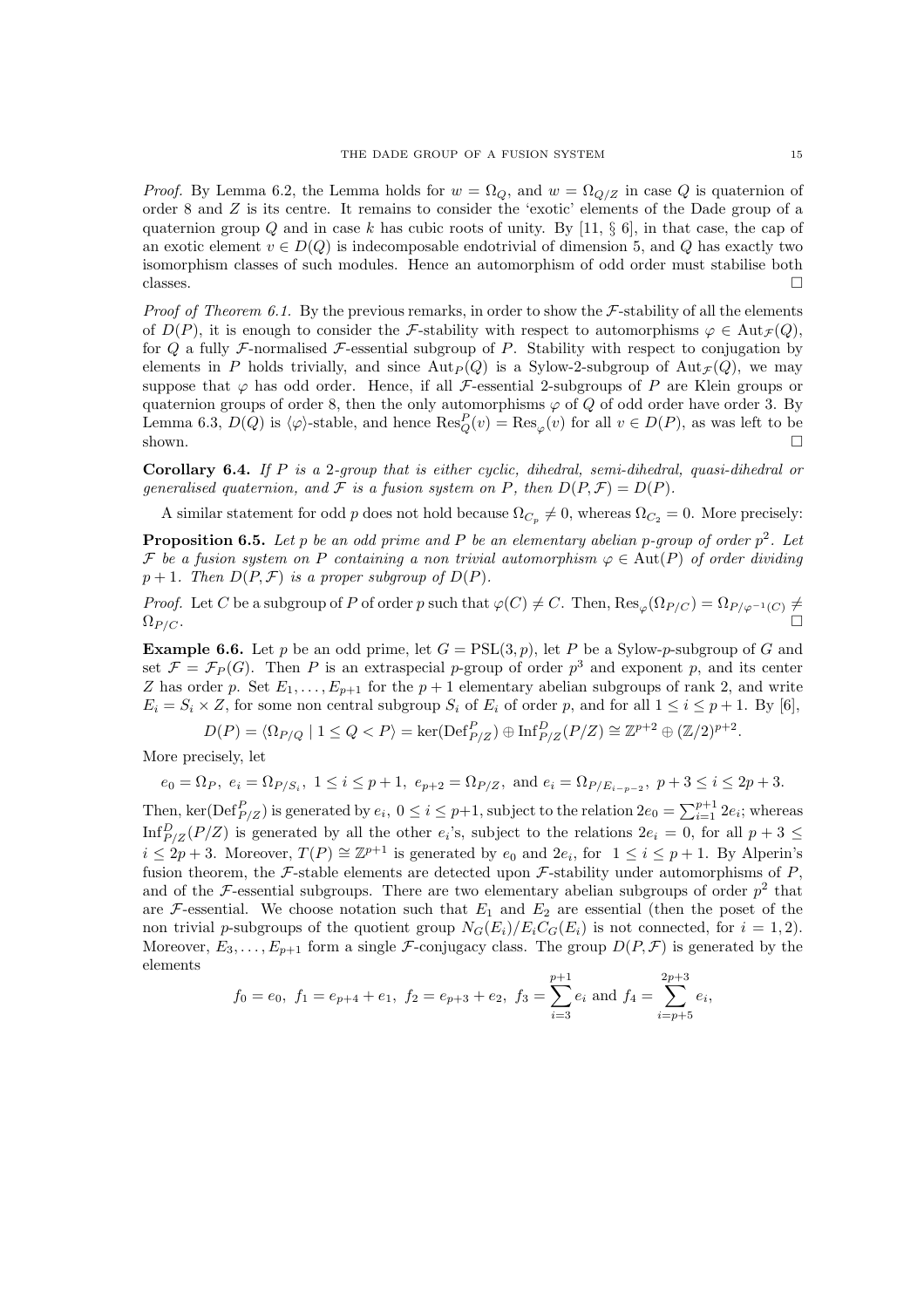subject to the relations  $2f_0 - \sum_{i=1}^3 2f_i = 0$  and  $2f_4 = 0$ .

**Example 6.7.** Let P be an extraspecial group of order  $7<sup>3</sup>$  and exponent 7. By [22], there is an exotic fusion system  $\mathcal F$  on P, where the  $\mathcal F$ -centric  $\mathcal F$ -radical subgroups of P are the 8 elementary abelian subgroups of order 49. In the same notation as above, with  $p = 7$ , we may assume that  $E_1$  and  $E_2$  are  $\mathcal{F}$ -conjugate, and  $E_3, \ldots, E_8$  form a single  $\mathcal{F}$ -conjugacy class. Moreover, any morphism in F preserves Z. By [6],  $D(P) \cong \mathbb{Z}^9 \oplus (\mathbb{Z}/2)^9$ , and  $T(P) \cong \mathbb{Z}^3$ . A direct computation yields  $D(P, \mathcal{F}) \cong \mathbb{Z}^3 \oplus (\mathbb{Z}/2)^3$ , and also  $T(P, \mathcal{F}) = T(P)$ , because Z is normalised by  $\mathcal{F}$ . Explicitly,  $\ker(\mathrm{Def}_{P/Z}^P) \cap D(P,\mathcal{F}) \cong \mathbb{Z}^2$  is generated by  $e_0,e_1+e_2$  and  $e_3+\cdots+e_8$  subject to the relation  $2e_0 = \sum_{i=1}^8 2e_i$ , and  $\text{Inf}_{P/Z}^P(P/Z) \cap D(P,\mathcal{F}) \cong \mathbb{Z} \oplus (\mathbb{Z}/2)^3$  is generated by  $e_9,e_{10}+e_{11}$  and  $e_{12} + \cdots + e_{17}$  subject to the relations  $2e_{10} + 2e_{11} = 0$  and  $\sum_{i=12}^{17} 2e_i = 0$ . Finally,  $T(P, \mathcal{F}) \cong \mathbb{Z}^2$ is generated by  $e_0$ ,  $2e_1 + 2e_2$  and  $2e_3 + \cdots + 2e_8$ .

#### **REFERENCES**

- [1] J. Alperin, M. Broué, *Local Methods in Block Theory*, Ann. Math. **110** (1979), 143-157.
- [2] C. Broto, R. Levi, B. Oliver, The homotopy theory of fusion systems, J. Amer. Math. Soc. 16 (2003), 779–856.
- [3] M. Broué, L. Puig, A Frobenius theorem for blocks, Invent. Math.  $56$  (1980), 117–128.
- [4] S. Bouc, Tensor induction of relative syzygies, J. reine angew. Math. 523 (2000), 113–171.
- [5] S. Bouc, *The Dade group of a p-group*, Invent. Math., **164** (2006), 189–231.
- [6] S. Bouc and N. Mazza, The Dade group of (almost) extraspecial p-groups, J. of pure and applied Algebra 192 (2004), 21–51.
- [7] S. Bouc and J. Thévenaz, The group of endo-permutation modules, Invent. Math. 139 (2000), 275–349.
- [8] S. Bouc and J. Thévenaz, Gluing torsion endo-permutation modules, preprint.
- [9] S. Bouc and J. Thévenaz, A sectional characterization of the Dade group, preprint.
- [10] J. Carlson, N. Mazza and D. Nakano, Endotrivial modules for finite groups of Lie type, J. Reine Angew. Math., 595 (2006) 93–120.
- [11] J. Carlson and J. Thévenaz, Torsion endo-trivial modules, Algebras and Representation Theory, 3 (2000), 303–335.
- [12] J. Carlson and J. Thévenaz, The classification of endo-trivial modules, Invent. Math. 158 (2004), no. 2, 389–411.
- [13] E. C. Dade, Endo-permutation modules over p-groups, I, II, Ann. Math. 107 (1978), 459–494, 108 (1978), 317–346.
- [14] E. C. Dade, Extending endo-permutation modules, preprint (unpublished), 1982.
- [15] B. Huppert, Endliche Gruppen I, Springer-Verlag, Berlin, 1967.
- [16] R. Kessar, Introduction to Block Theory, in: Group Representation Theory (edts. M. Geck, D. Testerman, J. Thévenaz), EPFL Press, Lausanne (2007), 47–77
- [17] M. Linckelmann, Introduction to Fusion systems, in: Group Representation Theory (edts. M. Geck, D. Testerman, J. Thévenaz), EPFL Press, Lausanne (2007), 79-113
- [18] N. Mazza, Modules d'endo-permutation, Ph.D. Thesis, Lausanne, 2003.
- [19] L. Puig, Structure locale dans les groupes finis, Bull.SocMath.France, M´emoire 47 (1976).
- [20] L. Puig, *Affirmative answer to a question of Feit*, J. Algebra 131 (1990), no. 2, 513–526.
- [21] L. Puig, Une correspondence de modules pour les blocs à groupes de défaut abéliens, Geom Dedicata 37 (1991), 9–43.
- [22] A. Ruiz, A. Viruel, The classification of p-local finite groups over the extraspecial group of order  $p^3$  and exponent p, Math. Z. 248 (2004), no. 1, 45–65.
- [23] R. Stancu, Almost all generalized extraspecial p-groups are resistant, J. Algebra 249 (2002), no. 1, 120–126.
- [24] J. M. Urfer, Modules d'endo-p-permutation, Ph.D. Thesis, Lausanne, 2006.